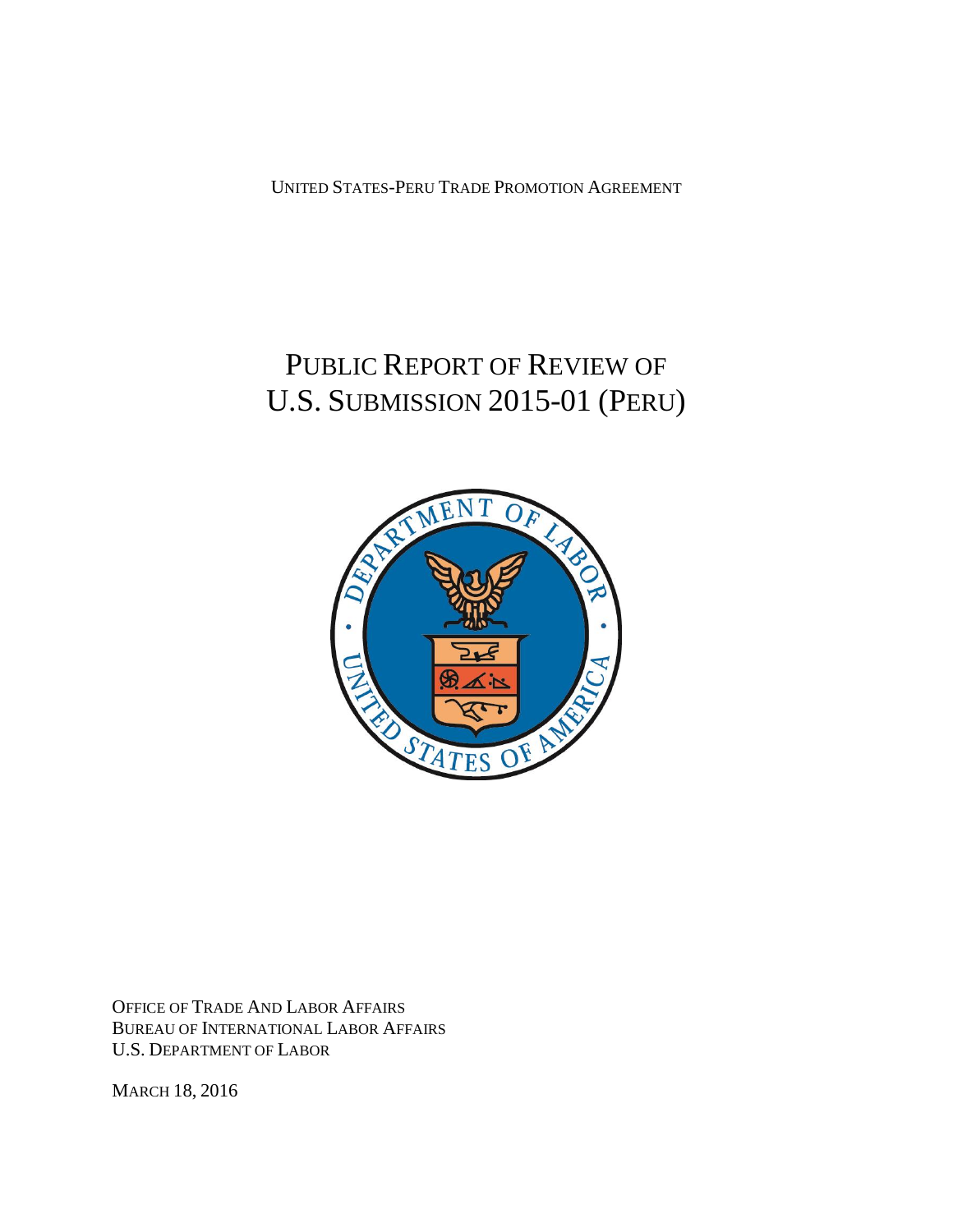# **PUBLIC REPORT OF REVIEW OF U. S. SUBMISSION 2015-01 (PERU)**

## <span id="page-1-0"></span>**Executive Summary**

### **Purpose of the Report**

This report responds to U.S. Submission 2015-01 (Peru), filed with the Office of Trade and Labor Affairs (OTLA) of the U.S. Department of Labor's Bureau of International Labor Affairs on July 23, 2015, by the International Labor Rights Forum, Perú Equidad, and seven Peruvian workers' organizations pursuant to Article 17.5 of the United States-Peru Trade Promotion Agreement (PTPA). The submission alleges violations of the Labor Chapter of the PTPA, which entered into force on February 1, 2009. On September 21, 2015, the OTLA accepted the submission for review, after having considered the factors articulated in OTLA's Procedural Guidelines. Under the Procedural Guidelines, the OTLA shall issue a public report within 180 days of the acceptance of a submission for review, unless circumstances as determined by the OTLA require an extension of time.

The OTLA conducted its review to gather information about and publicly report on the issues raised by the submission. During the review period, the OTLA consulted with the Office of the U.S. Trade Representative (USTR) and the U.S. Department of State (State Department).

#### **Summary of U.S. Submission 2015-01 (Peru)**

U.S. Submission 2015–01 (Peru) alleges that, by permitting the unlimited consecutive renewal of short-term contracts under the Decree Law 22342, the law that governs contracts in the nontraditional export (NTE) sectors, the Government of Peru has failed to meet its PTPA commitment to adopt and maintain in its statutes and regulations, and practices thereunder, the right of freedom of association and the effective recognition of the right to collective bargaining. The submission also cites specific instances to support its allegation that the Government of Peru, through its action or inaction, has failed to uphold its PTPA commitment to effectively enforce its labor laws in the NTE and agricultural sectors with respect to freedom of association, the effective recognition of the right to collective bargaining, and acceptable conditions of work.

# **Findings**

#### Freedom of Association in Law and Practice

The law governing employment contracts in the NTE sectors, Decree Law 22342, allows employers to employ workers indefinitely on consecutive short-term contracts. The law for short-term contracts in sectors other than NTEs limits the use of short-term contracts to five years. Decree Law 22342 differs from this law in that it contains no limit on the consecutive use of short-term contracts for NTE workers.

Workers reported to OTLA that, in many instances, workers employed under Decree Law 22342 who attempt to exercise their right to freely associate do not have their contracts renewed.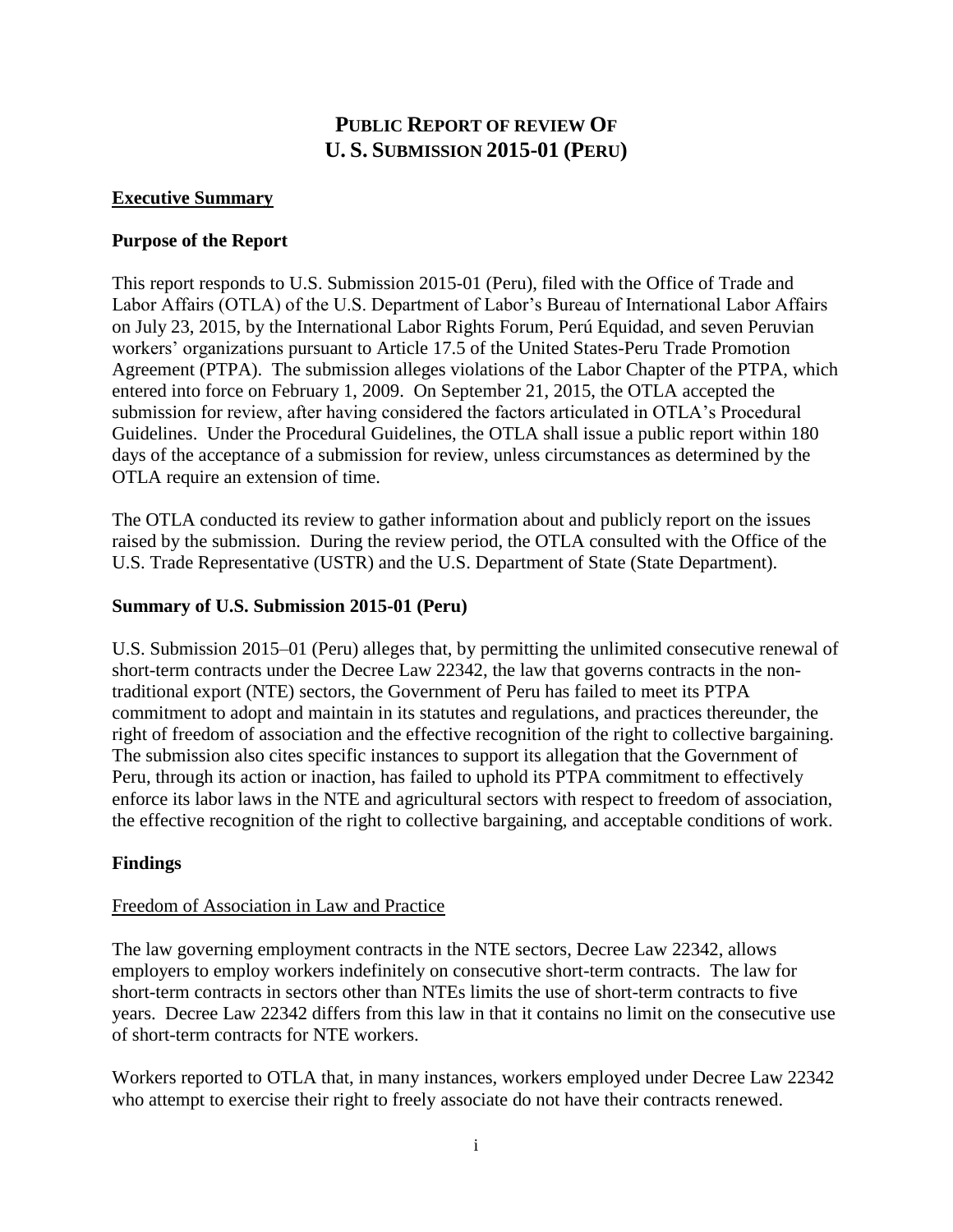Regardless of the contractual vehicle by which a worker is employed, Peruvian law establishes that employers must refrain from any acts likely to constrain, restrict or impair, in any way, the right of workers to unionize; and intervening in any way in the establishment, administration, or maintenance of trade union organizations. Nevertheless, where workers challenge the legality of their contracts' non-renewal as an act of anti-union discrimination, the lengthy administrative and judicial processes required to do so often mean that the workers do not have access to remedies for a number of years. In addition, only the courts can enforce corresponding remedies. The rate of unionization in the NTE sectors is less than half the rate for workers employed on an indefinite basis. In view of the unlimited use of short-term contracts, it is not surprising that workers employed under Decree Law 22342 might find it more difficult to exercise their freedom of association without fear of retaliation by their employer.

In addition, while Decree Law 22342 establishes requirements that an employer must satisfy to legally employ workers on short-term contracts, the administrative labor authority lacks any protocol or mechanism for verifying information contained in contracts filed under Decree Law 22342. Instead, these contracts are automatically approved without affirmative action by the labor authority. As such, the existing system allows employers to use short-term contracts for NTE workers under Decree Law 22342 without the administrative labor authority having confirmed of the legality of those contracts. Further, where workers challenge the use of shortterm contracts as contrary to Decree Law 22342, they must undergo the lengthy process described above before any remedies can be enforced.

Based on the evidence gathered as part of the review, the OTLA has significant concerns regarding whether the system in place to protect the right to freedom of association of workers employed on unlimited consecutive short-term contracts in the NTE sectors is sufficient to protect the right to freedom of association.

#### Enforcement of Laws Relating to Freedom of Association and Occupational Safety and Health

The GOP has taken a number of positive steps intended to improve its enforcement of labor laws since the PTPA was signed. These steps include: enacting legal instruments that clarify that it is illegal for an employer to use short-term contracts to restrict workers' freedom of association and that impose the highest fine rate available on employers who violate this law; passing the New Procedural Labor Law to expedite judicial processes with respect to labor cases; creating the *Superintendencia Nacional de Fiscalización Laboral* (SUNAFIL), a federal labor inspection superintendency, to centralize the labor inspection process and increase the federal government's labor inspection and enforcement capacity; cooperating with the U.S. Department of Labor project to develop a labor inspection protocol to help inspectors better identify cases in which short-term contracts are being used to limit workers' freedom of association in the NTE sectors; and planning to implement a Labor Inspection Court to expedite the administrative sanction process.

Nonetheless, the OTLA's review raises questions about labor law enforcement. Specifically, the OTLA has questions with respect to the DRTPEs' enforcement of the requirements of Decree Law 22342. The OTLA also has questions more generally regarding the GOP's enforcement of labor laws, in particular in the NTE and agricultural sectors, related to low inspectorate staffing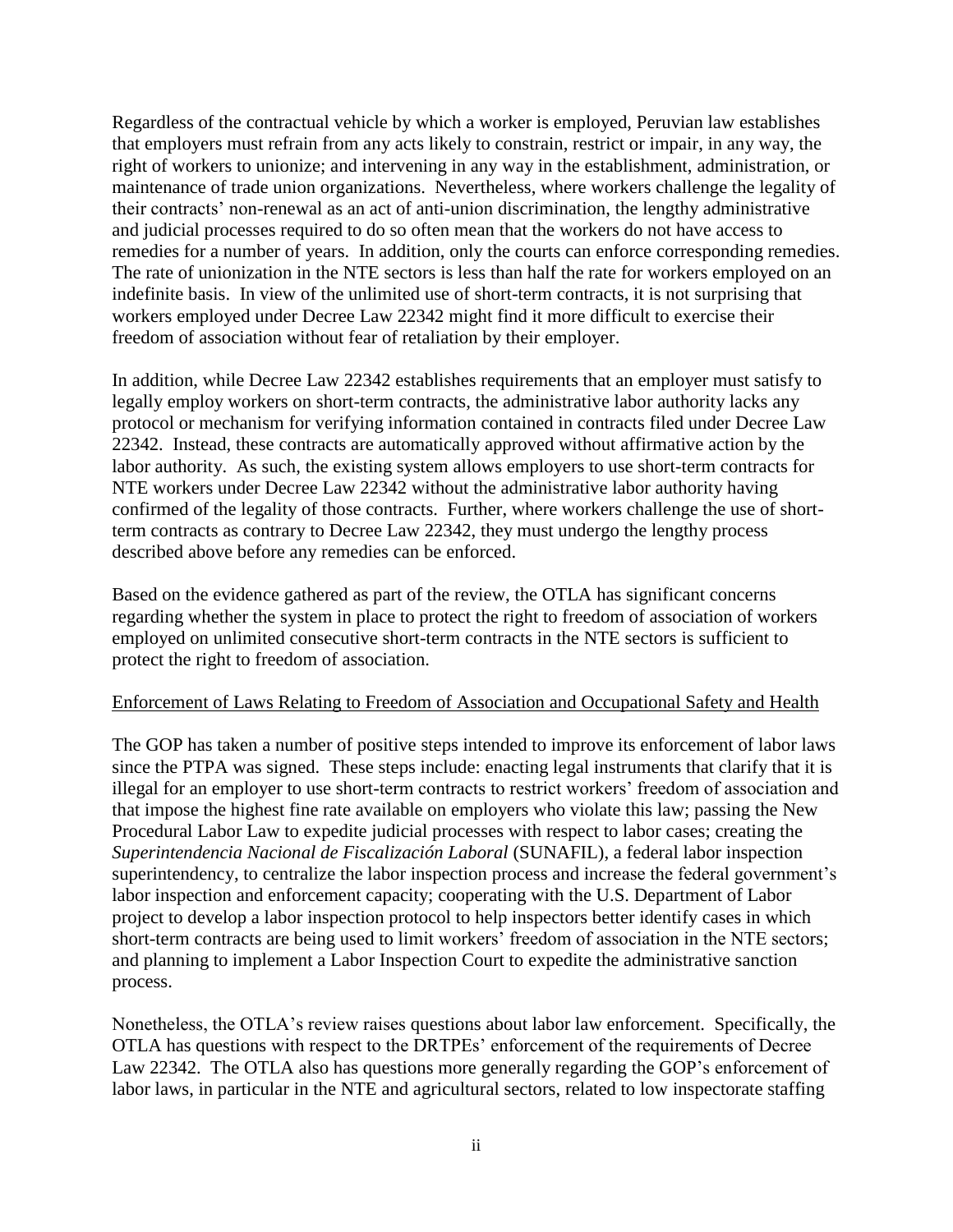levels; the number of SUNAFIL offices; the length of time for resolution of cases through the administrative and judicial processes; and the inability of the administrative labor authority to compel employers to comply with reinstatement and other remediation orders.

## **Recommendations and Next Steps**

The OTLA will continue to monitor the issues raised by the submission, including any progress that the GOP may make with respect to addressing the questions and concerns identified in this report. The OTLA offers the following recommendations to the GOP to help guide subsequent engagement between the U.S. government and the GOP aimed at addressing the questions and concerns identified during the review:

- Adopt and implement legal instruments and other measures to ensure that the use of short-term contracts in the NTE sectors does not restrict workers' associational rights, which could include:
	- o placing a limit on the consecutive use of short-term employment contracts in the NTE sectors, similar to the five-year limit on such contracts contained in Article 74 of Law 728;
	- $\circ$  authorizing the administrative labor authority to: (1) compel employers to renew workers' contracts or convert workers employed on short-term contracts into permanent employees in cases of recurrent employer failure to comply with the requirements of Decree Law 22342 or when contract non-renewal is found to be due to anti-union discrimination, and; (2) not permitting stay of those actions during any subsequent administrative or legal proceedings;
	- o requiring the labor authority to verify and approve proactively, based on an established protocol, that contracts under Decree Law 22342 meet the legal requirements and establishing a time period for verification and approval that is appropriate for very short-term contracts;
- Establish SUNAFIL offices in all regions of Peru as expeditiously as possible;
- Increase support for SUNAFIL's enforcement activities, including labor inspections and administrative sanction processes, in a manner that allows for more effective and expeditious enforcement of Peru's labor laws in all regions of Peru;
- Expand Labor Courts of First Instance and increase the judiciary's budget for labor cases generally, including under the New Procedural Labor Law, in a manner that allows for more effective and expeditious adjudication and resolution of labor cases.

The U.S. government will offer to meet with the GOP as soon as possible to discuss the questions and concerns identified in this review and the above recommendations, or similar measures, to address those questions and concerns. The OTLA, in consultation with USTR and the State Department, will use progress towards implementing these recommendations, or similar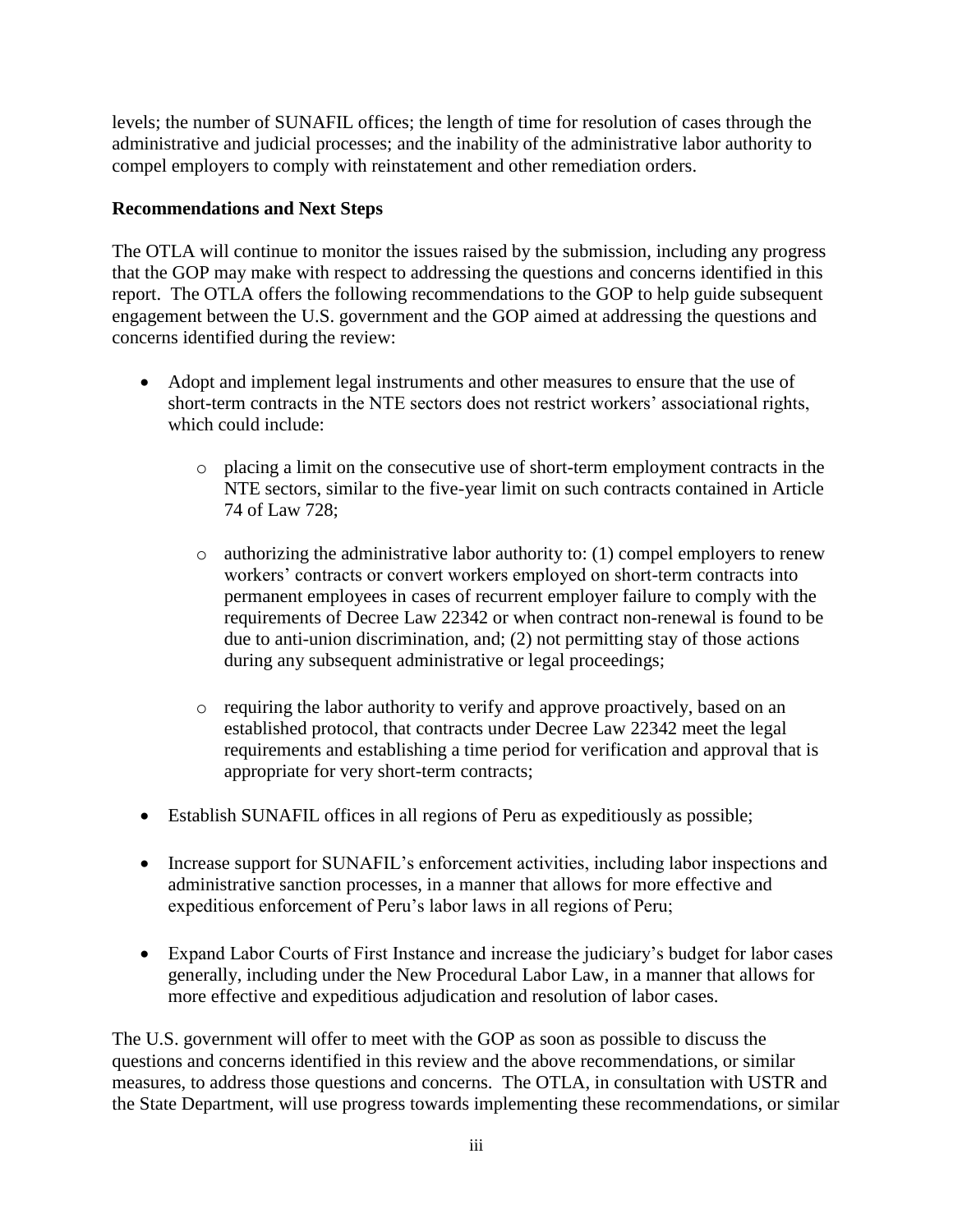measures, for determining appropriate next steps in engagement with the GOP, and will assess any such progress by the GOP within nine months and thereafter, as appropriate.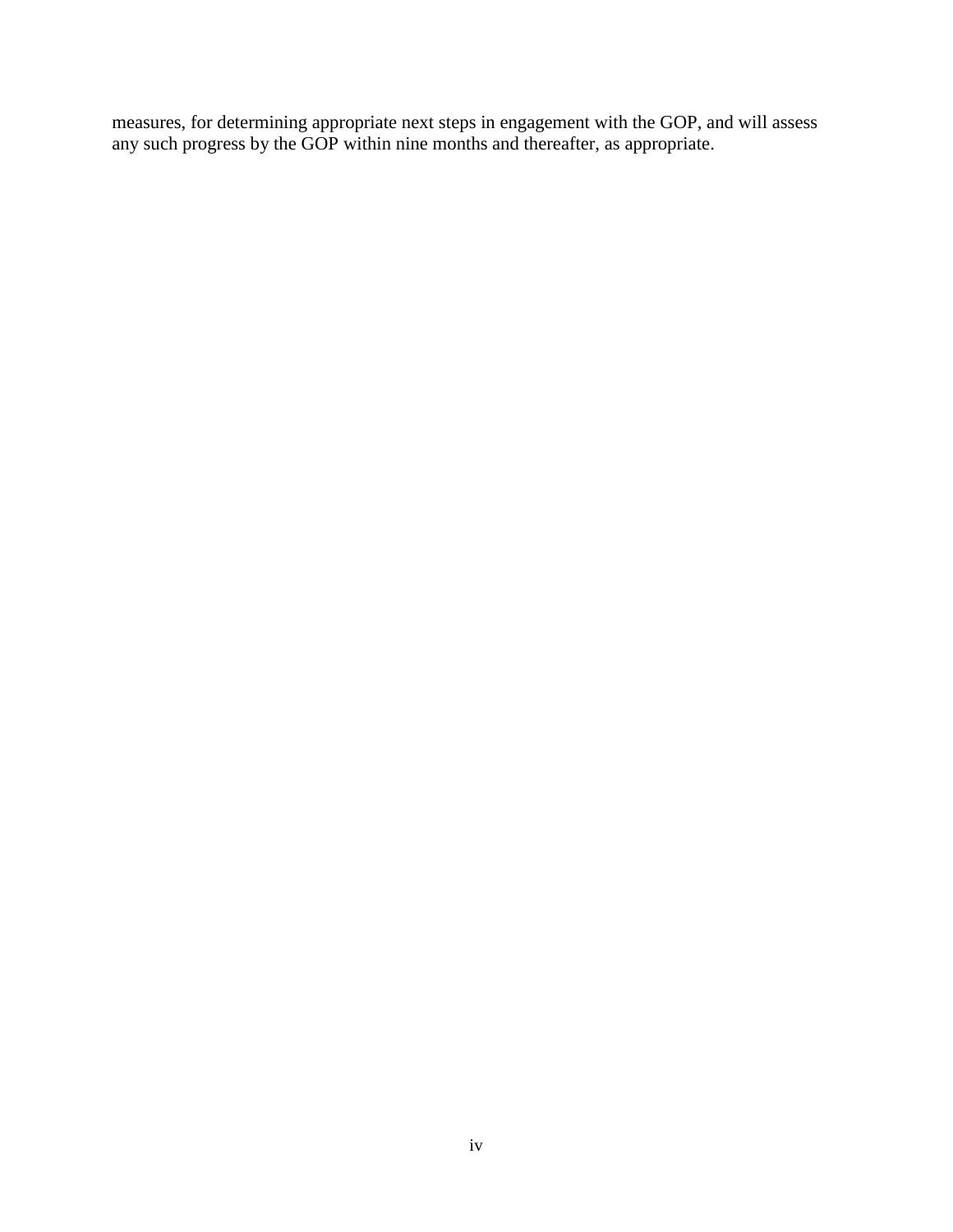# **Table of Contents**

| C. Enforcement of Laws Relating to Freedom of Association and Occupational Safety and Health  18 |  |
|--------------------------------------------------------------------------------------------------|--|
|                                                                                                  |  |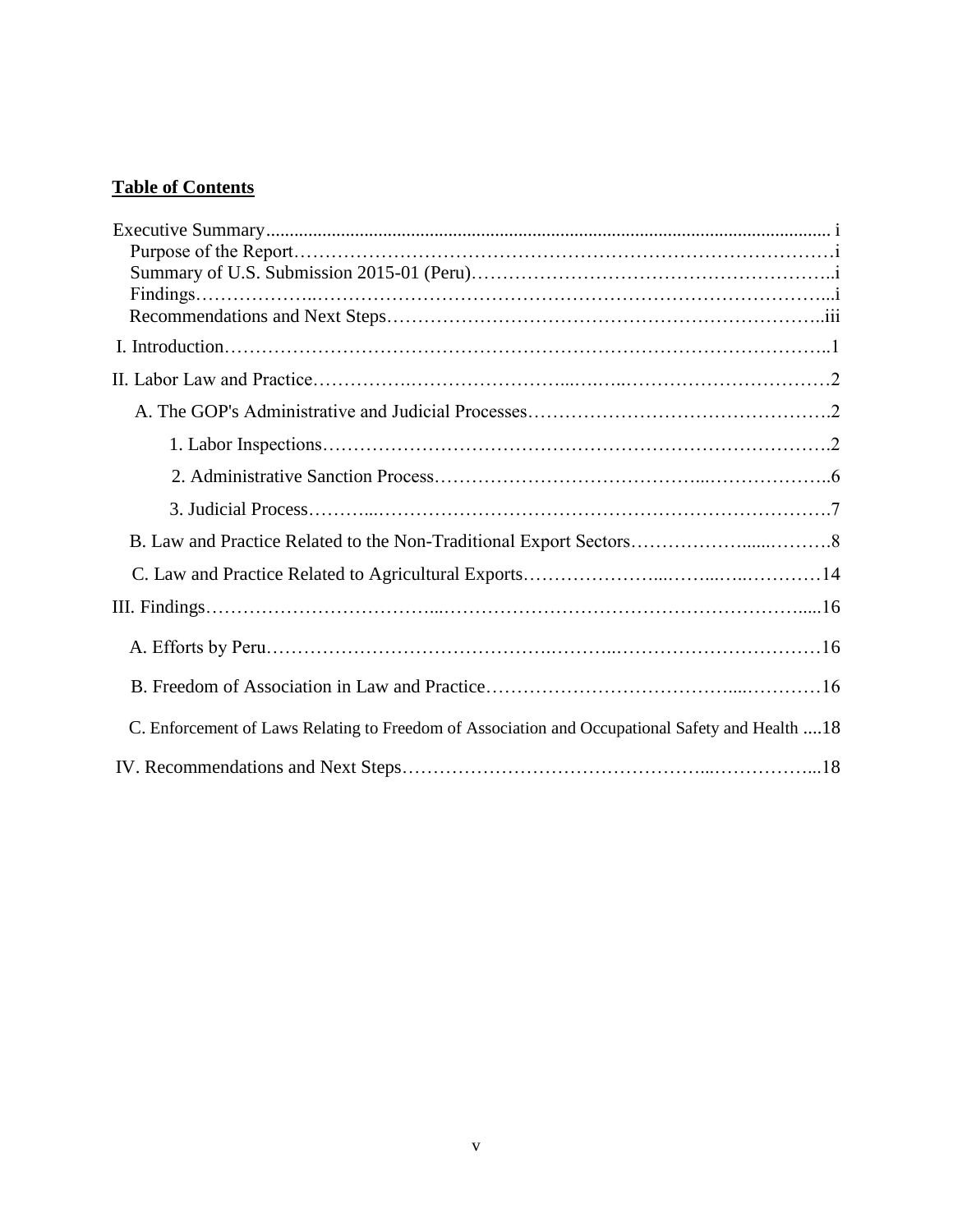## **I. Introduction**

The United States-Peru Trade Promotion Agreement (PTPA) entered into force on February 1, 2009.<sup>1</sup> Chapter 17 (the Labor Chapter) of the PTPA states that each Party shall designate an office within its labor ministry or equivalent entity to serve as a contact point with the other Parties and with the public.<sup>2</sup> For the United States, the U.S. Department of Labor's Office of Trade and Labor Affairs (OTLA) was designated as this contact point in a Federal Register notice published on December 21,  $2006<sup>3</sup>$ 

Under the PTPA Labor Chapter, each Party's contact point provides for the submission, receipt, and consideration of communications from persons of a Party on matters related to the Chapter and reviews such communications in accordance with domestic procedures.<sup>4</sup> The same Federal Register notice that designated the OTLA as contact point also set out the Procedural Guidelines that the OTLA follows for the receipt and review of public submissions.<sup>5</sup>

Article 17.2.1 of the PTPA states that "[e]ach party shall adopt and maintain in its statutes and regulations, and practices thereunder, the following rights, as stated in the ILO Declaration on Fundamental Principles and Rights at Work and its Follow-Up (1998): (a) freedom of association."<sup>6</sup> Article 17.3.1(a) of the PTPA states that "[a] Party shall not fail to effectively enforce its labor laws, including those it adopts or maintains in accordance with Article 17.2.1, through a sustained or recurring course of action or inaction, in a manner affecting trade or investment between the Parties, after the date of entry into force of this Agreement."<sup>7</sup> Article 17.8 defines labor laws as "a Party's statutes and regulations, or provisions thereof, that are directly related to the following internationally recognized labor rights: (a) freedom of association; . . . and (f) acceptable conditions of work with respect to minimum wages, hours of work, and occupational safety and health."<sup>8</sup>

On July 23, 2015, the OTLA received a public submission under the PTPA Labor Chapter from the International Labor Rights Forum, Perú Equidad, and seven Peruvian workers' organizations. U.S. Submission  $#2015-01$  (Peru) alleges that, by permitting the unlimited consecutive renewal of short-term contracts under the law that governs employment contracts in the non-traditional export (NTE) sectors, the Government of Peru has failed to meet its PTPA commitment to adopt and maintain in its statutes and regulations, and practices thereunder, the right of freedom of association and the effective recognition of the right to collective

 $\overline{a}$ 

 $1$  Office of the United States Trade Representative, Peru Trade Promotion Agreement, available at [https://ustr.gov/trade-agreements/free-trade-agreements/peru-tpa.](https://ustr.gov/trade-agreements/free-trade-agreements/peru-tpa)

 $2$  The United States-Peru Trade Promotion Agreement [hereinafter PTPA], Article 17.5.5.

<sup>&</sup>lt;sup>3</sup> 71 Fed. Reg. 76691 (Dec. 21, 2006), available at [http://www.dol.gov/ilab/programs/otla/2006021837.pdf.](http://www.dol.gov/ilab/programs/otla/2006021837.pdf)

<sup>4</sup> PTPA, Articles 17.5.5(c) and 17.5.6.

<sup>&</sup>lt;sup>5</sup> 71 Fed. Reg. 76691 (Dec. 21, 2006).

<sup>6</sup> PTPA, Article 17.2.1.

 $<sup>7</sup>$  Ibid., Article 17.3.1(a).</sup>

<sup>8</sup> Ibid., Article 17.8.

<sup>9</sup> International Labor Rights Forum, Perú Equidad, and Seven Peruvian Workers' Organizations, *Presentación Pública a la Oficina de Asuntos de Comercio y Trabajo (OTLA) bajo Capítulos 17 (Trabajo) y 21 (Solución de Controversias) del Acuerdo de Promoción Comercial Entre Estados Unidos y Perú*, July 23, 2015, available at [http://www.dol.gov/ilab/media/pdf/Comunicación%20pública\\_23%20julio%202015.pdf](http://www.dol.gov/ilab/media/pdf/Comunicación%20pública_23%20julio%202015.pdf) [hereinafter U.S.] Submission 2015-01 (Peru)].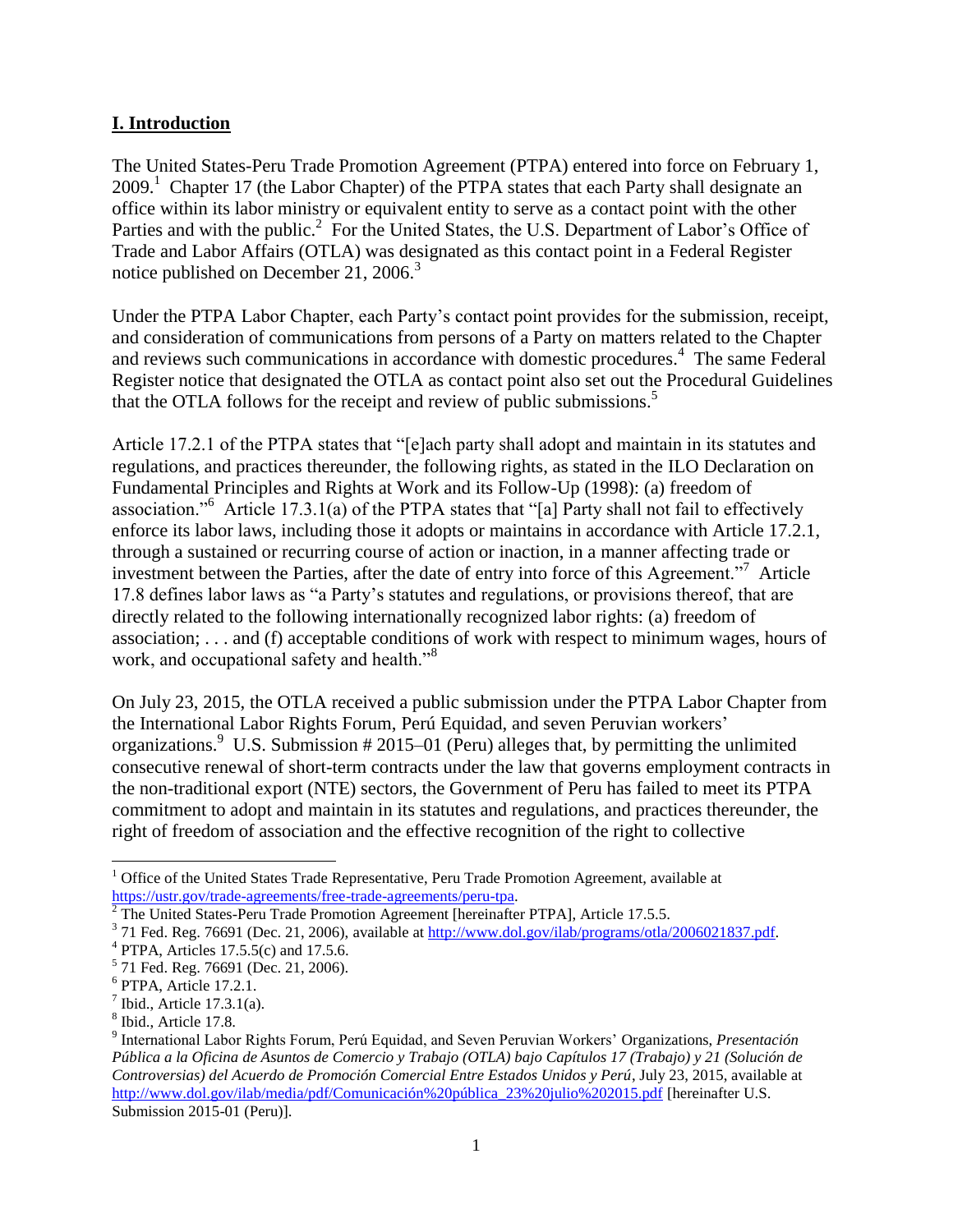bargaining.<sup>10</sup> The submission also cites specific instances to support its allegation that the Government of Peru, through its action or inaction, has failed to uphold its PTPA commitment to effectively enforce its labor laws in the NTE and agricultural sectors with respect to freedom of association, the effective recognition of the right to collective bargaining, and acceptable conditions of work. $^{11}$ 

On September 21, 2015, the OTLA accepted for review U.S. Submission 2015-01 (Peru) after having considered the factors articulated in the Procedural Guidelines.<sup>12</sup> Under the Procedural Guidelines, the OTLA shall issue a public report within 180 days of the acceptance of a submission for review, unless circumstances as determined by the OTLA require an extension of time. $13$ 

The OTLA conducted its review from September 2015 to March 2016 to gather information about and publicly report on the issues raised by the submission. Throughout the review process, the OTLA consulted with the Office of the U.S. Trade Representative (USTR) and the U.S. Department of State (State Department). The OTLA carefully reviewed all information provided by the submitters, the GOP, and others with direct knowledge of the relevant issues.<sup>14</sup> The OTLA, along with representatives of USTR and the State Department, also undertook a factfinding mission in Peru in December 6-15, 2015, to gather additional information on the issues raised by the submission, including through meetings with the GOP, the submitters, workers' organizations, employers, and other relevant stakeholders.

# **II. Labor Law and Practice**

# **A. The GOP's Administrative and Judicial processes**

Peru enforces its labor laws through three processes: the labor inspection process; the administrative sanction process; and, if an appeal of an administrative order is filed, the judicial process.

# Labor Inspections

Three governmental entities have labor inspection duties in Peru: the national Ministry of Labor and Promotion of Employment (*Ministerio del Trabajo y Promoción del Empleo*, MTPE); the national labor inspection superintendency (*Superintendencia Nacional de Fiscalización Laboral*, SUNAFIL), created in 2013 to centralize the labor inspection process and increase the MTPE's

 $\overline{\phantom{a}}$  $10$  Ibid.

 $^{11}$  Ibid.

 $12$  The decision to accept the submission was published in a Federal Register notice on September 25, 2015. 80 Fed. Reg. 57877 (Sept. 25, 2015), available at [https://federalregister.gov/a/2015-24414.](https://federalregister.gov/a/2015-24414)

<sup>&</sup>lt;sup>13</sup> 71 Fed. Reg. 76691 (Dec. 21, 2006).

<sup>&</sup>lt;sup>14</sup> This information includes the 76-page document received by the OTLA on March 8, 2016, from the Ministry of Labor and Promotion of Employment, entitled, "Position of the Government of Peru on the Public Submission of July 23, 2015 to the Office of Trade and Labor Affairs (OTLA) Under Article 17.5 of Chapter 17 (Labor) of the Trade Promotion Agreement Between Peru and the United States."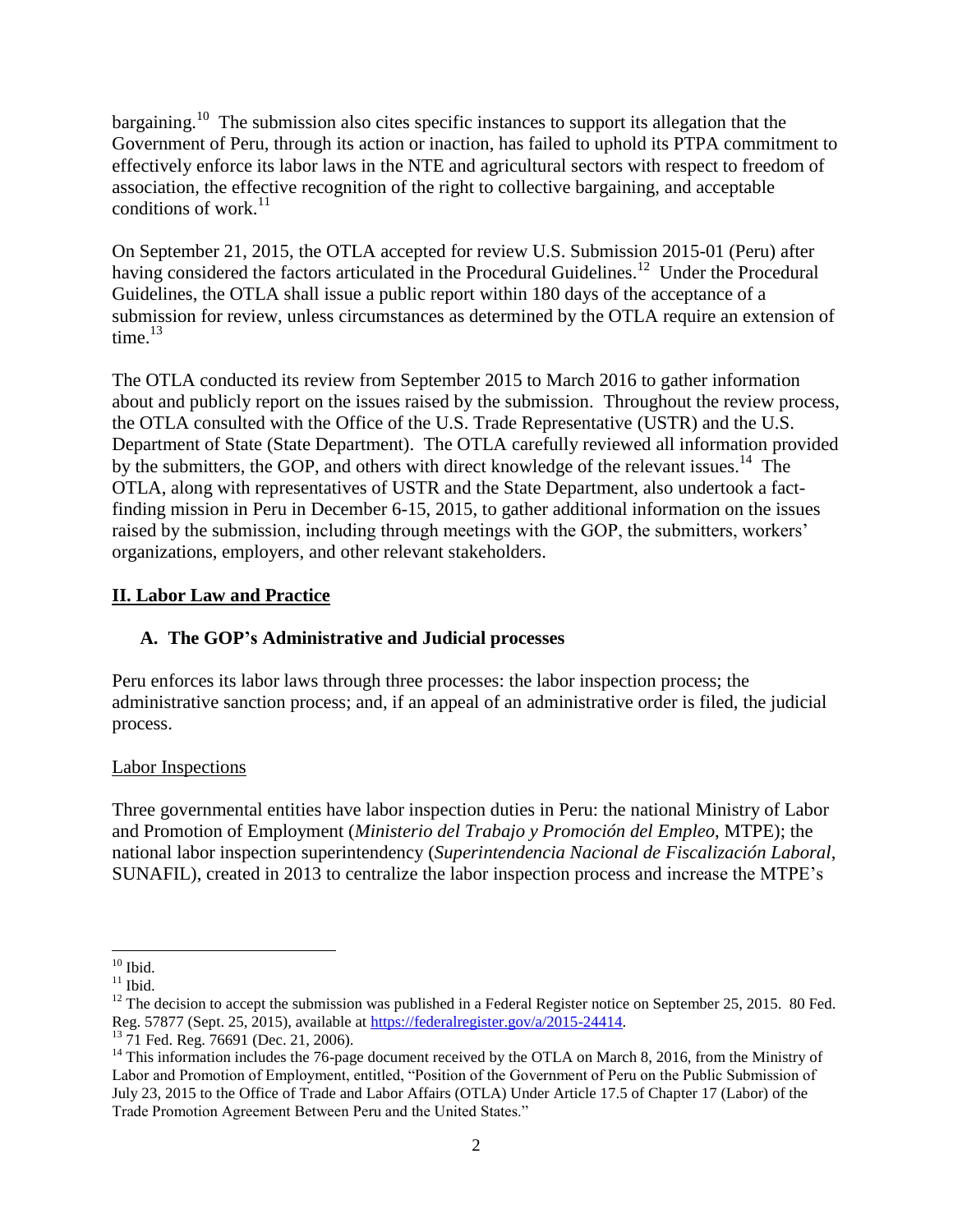inspection and enforcement capacity;<sup>15</sup> and the Regional Ministries of Labor and Promotion of Employment Office (*Direcciones Regionales de Trabajo y Promoción del Empleo*, DRTPEs) in each of Peru's 26 regions.<sup>16</sup> The MTPE issues regulations and designates priority issues and sectors for the national labor inspection system.<sup>17</sup> SUNAFIL labor inspectors are authorized to conduct work site inspections of employers that have more than 10 registered employees, and if an inspector identifies a violation, the administrative sanction office of SUNAFIL assesses a fine.<sup>18</sup> Created in 2013, SUNAFIL began operating in 2014,<sup>19</sup> and currently is operational in nine of Peru's 26 regions.<sup>20</sup> Where SUNAFIL offices are not yet present, the DRTPEs retain authority to inspect all companies.<sup>21</sup> In the regions where SUNAFIL is operating, DRTPE labor inspectors are authorized to conduct inspections only of employers that have 10 registered employees or fewer.<sup>22</sup> Each DRTPE also receives and approves employment contracts filed by employers of any size that are located in its region.<sup>23</sup>

Pursuant to the General Labor Inspection Law and its regulations, labor inspections in Peru may be initiated (1) in response to a complaint; (2) proactively by labor authorities; or (3) at the request of a governmental entity, including a court.<sup>24</sup> In July 2014, the GOP enacted a law that instructs labor inspectors to focus on preventing and remediating identified labor violations for a period of three years,<sup>25</sup> while noting that this focus does not come at the detriment of other inspection functions.<sup>26</sup>

<sup>15</sup> Government of Peru, Law 29981, *Ley Que Crea la Superintendencia Nacional de Fiscalización Laboral (SUNAFIL), Modifica la Ley 28806, Ley General de Inspección de Trabajo, y la Ley 27867, Ley Orgánica de Gobiernos Regionales* (2013), available a[t http://www.sunafil.gob.pe/portal/images/docs/normatividad/LEY-29981-](http://www.sunafil.gob.pe/portal/images/docs/normatividad/LEY-29981-Creacion-SUNAFIL.pdf) [Creacion-SUNAFIL.pdf.](http://www.sunafil.gob.pe/portal/images/docs/normatividad/LEY-29981-Creacion-SUNAFIL.pdf) 

<sup>16</sup> Government of Peru, *Position of the Government of Peru with Respect to the Questions Submitted by the Government of the United States on the Submission Presented by ILRF, Peru Equidad, and Seven Peruvian Workers' Organizations Related to the Labor Chapter of the U.S.-Peru TPA*, December 4, 2015, p. 4 [hereinafter Government of Peru, December 2015 response]. Law 29981.

<sup>&</sup>lt;sup>17</sup> Government of Peru, December 2015 response.

<sup>&</sup>lt;sup>18</sup> Law 29981, Article 3.

<sup>19</sup> Government of Peru, Ministerial Resolution 037-2014-TR, *Aprueban transferencia de competencias del Ministerio de Trabajo y Promoción del Empleo a la Superintendencia Nacional de Fiscalización Laboral* (2014), Article 2, available at [http://www.trabajo.gob.pe/normaCompletaSNIL.php?id=3341.](http://www.trabajo.gob.pe/normaCompletaSNIL.php?id=3341)

<sup>&</sup>lt;sup>20</sup> SUNAFIL is currently operational in: Ancash, Cajamarca, Huánuco, Ica, La Libertad, Lima Metropolitana, Loreto, Moquegua, and Tumbes. Government of Peru, December 2015 response, p.6.

<sup>&</sup>lt;sup>21</sup> Meeting between the OTLA and SUNAFIL, Trujillo, December 11, 2015.

<sup>22</sup> Law 29981, Article 3. Government of Peru, Supreme Decree 015-2013-TR, *Decreto Supremo que precisa el ejercicio de la función inspectiva de trabajo a cargo de los Gobiernos Regionales* (2013), Article 2, available at [http://www.sunafil.gob.pe/portal/images/docs/normatividad/compentencias-inspectivas-GR-SUNAFIL.pdf.](http://www.sunafil.gob.pe/portal/images/docs/normatividad/compentencias-inspectivas-GR-SUNAFIL.pdf)  $^{23}$  Government of Peru, December 2015 response, p. 4.

<sup>24</sup> Government of Peru, Law 28806, *Ley General de Inspección de Trabajo* (2006), Article 12, available at http://www.sunafil.gob.pe/portal/images/docs/normatividad/LEY-28806-Ley General Inspeccion Trabajo.pdf. Government of Peru, Supreme Decree 019-2006-TR, *Aprueban Reglamento de la Ley General de Inspección del Trabajo* (2006), Article 8, available at [http://www.sunafil.gob.pe/portal/images/docs/normatividad/DS-019-2006-](http://www.sunafil.gob.pe/portal/images/docs/normatividad/DS-019-2006-TR-Aprobacion_Reglamento_Ley_Inspeccion_Trabajo.pdf) TR-Aprobacion Reglamento Ley Inspeccion Trabajo.pdf.

<sup>25</sup> Government of Peru, Law 30222, *Ley que Modifica la Ley 29783, Ley de Seguridad y Salud en el Trabajo*, 2014, available at [http://www.leyes.congreso.gob.pe/Documentos/Leyes/30222.pdf.](http://www.leyes.congreso.gob.pe/Documentos/Leyes/30222.pdf)

<sup>26</sup> Government of Peru*,* Supreme Decree 010-2014-TR, *Aprueban Normas Complementarias para la Adecuada Aplicación de la Única Disposición Complementaria Transitoria de la Ley No. 30222, Ley Que Modifica la Ley de Seguridad y Salud en el Trabajo,* 2014, Article 2.3, available at [http://www.trabajo.gob.pe/normaCompletaSNIL.php?id=3703.](http://www.trabajo.gob.pe/normaCompletaSNIL.php?id=3703)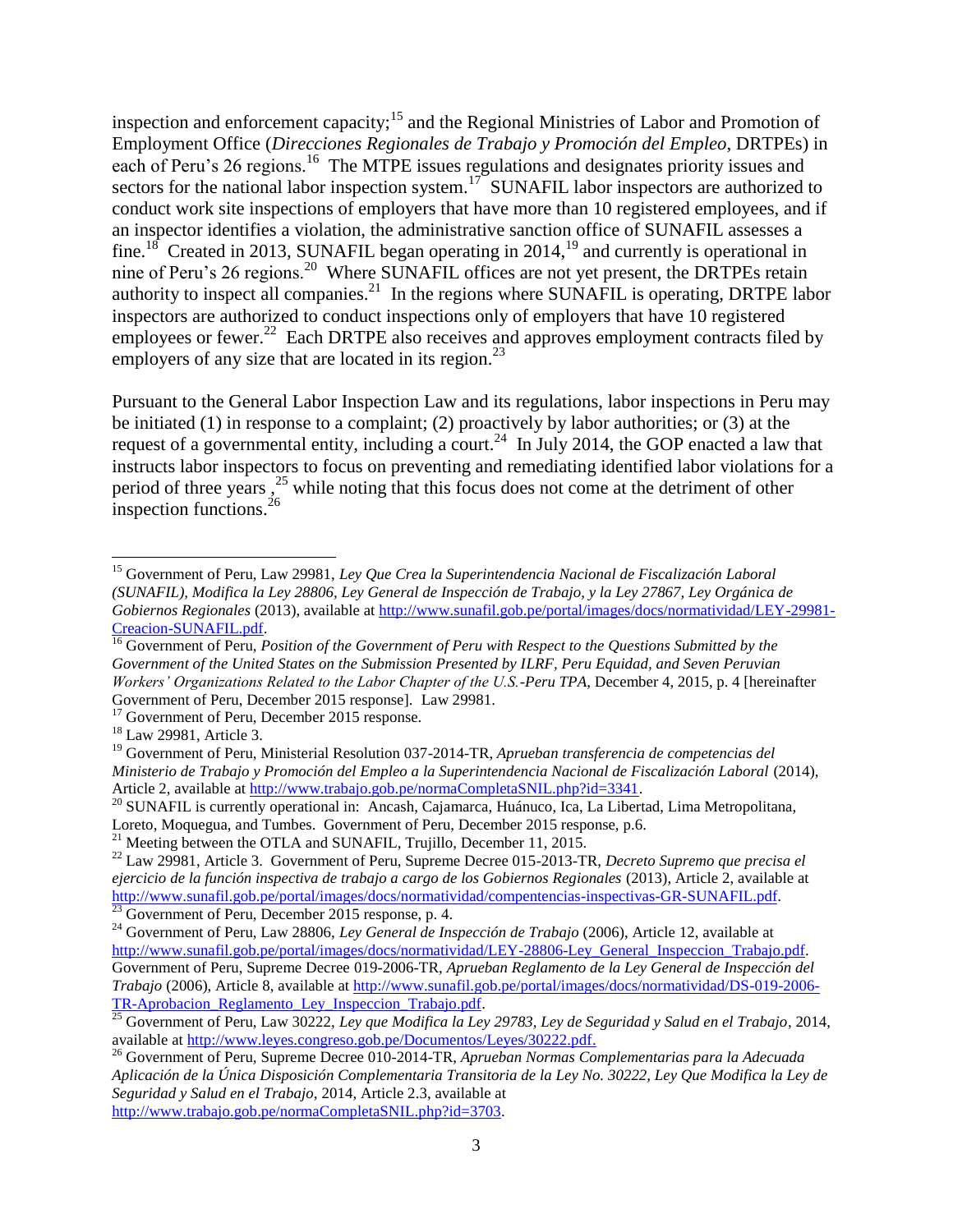The inspection process begins with the issuance of the inspection order by the labor inspectorate, which is either SUNAFIL or the DRTPE.<sup>27</sup> The law does not set a timeframe for how soon the inspection order must be issued after a complaint is received, but labor inspectors report that, in practice, an order generally is issued within 10 business days.<sup>28</sup> The inspection order will establish the amount of time that the inspector has to complete the inspection,  $2^9$  but the law establishes that the inspector has a maximum of 30 business days from the time the inspector begins the inspection to do so.<sup>30</sup> The inspector can receive an extension to complete the inspection, but the employer being inspected must be notified of any extension at least five days before the expiration of the timeframe established in the inspection order.<sup>31</sup> The inspection of the employer includes three parts: the inspection visit, during which an inspector visits the worksite, without providing previous notice, and speaks with relevant workers and the employer;<sup>32</sup> the appearance (*comparencia*), in which the employer comes to the labor inspectorate office to answer questions and deliver any requested documentation; $33$  and the verification of facts (*comprobación de datos*), in which the inspector reviews the payroll records, contracts, public records, and other relevant information requested from the employer or shared by other GOP agencies. $34$ 

If the inspector identifies a labor violation in the course of the inspection, the inspector issues a notice of violation (*medida de requerimiento*) to notify the employer of the violations that must be remediated, if remediation is possible, and establish a time period for remediation.<sup>35</sup> If the employer remediates all violations before the conclusion of the time period established by the inspector, no fine is assessed and the inspector issues a report closing the matter.<sup>36</sup> However, if a violation is not remediated within the established timeframe, the inspector will issue a violation report (*acta de infracción)* that, as appropriate: can order remediation, including reinstatement or conversion to permanent employment; assesses a fine; and transfers the case to the administrative sanction process.<sup>37</sup> The law establishes the fine amount based on the severity of the violation, the total number of workers employed by the employer found to be in violation, and the number of workers affected,  $38$  though the fine amount is automatically reduced if the employer remediates all violations identified soon after the inspector issues the violation report.<sup>39</sup>

 $\overline{a}$ 

<sup>35</sup> Law 28806, Article 14. Supreme Decree 019-2006-TR, Article 20.

<sup>38</sup> Government of Peru, Supreme Decree 012-2013-TR, *Decreto Supremo que Modifica el Reglamento de la Ley General de Inspección de Trabajo*, 2013, Article 48, available at

[http://www.sunafil.gob.pe/portal/images/docs/normatividad/DS-012-2013-TR-](http://www.sunafil.gob.pe/portal/images/docs/normatividad/DS-012-2013-TR-Modificatoria_Reglamento_Ley_Inspeccion_Trabajo.pdf)

[Modificatoria\\_Reglamento\\_Ley\\_Inspeccion\\_Trabajo.pdf](http://www.sunafil.gob.pe/portal/images/docs/normatividad/DS-012-2013-TR-Modificatoria_Reglamento_Ley_Inspeccion_Trabajo.pdf) .

 $27$  Supreme Decree 019-2006-TR, Article 9.

<sup>&</sup>lt;sup>28</sup> Meeting between the OTLA and SUNAFIL, Trujillo, December 11, 2015.

 $29$  Supreme Decree 019-2006-TR, Article 13.3.

<sup>30</sup> Ibid. Law 28806, Article 13.

 $31$  Supreme Decree 019-2006-TR, Article 13.4.

 $32$  Ibid., Article 12.1(a).

 $33$  Ibid., Article 12.1(b).

<sup>&</sup>lt;sup>34</sup> Ibid., Article 12.1(c). Meeting between the OTLA and SUNAFIL inspectors, Lima, December 10, 2015.

<sup>36</sup> Supreme Decree 010-2014-TR, Article 3.2.

<sup>&</sup>lt;sup>37</sup> Ibid., Article 3.3. Law 28806, Article 16. Supreme Decree 019-2006-TR, Article 17. Government of Peru, December 2015 response, p. 8.

<sup>&</sup>lt;sup>39</sup> If all violations are remediated before the statute of limitations tolls for filing an appeal of the notice assessing the fine(s), the imposed fine amount is reduced to 20% of the amount designated by law. Supreme Decree 010-2014- TR, Article 4.2.2(a). If all violations are remediated within 10 days of a decision denying the employer's appeal of the notice assessing the fine(s), the imposed fine amount is reduced to 25% of the amount designated by law. Ibid.,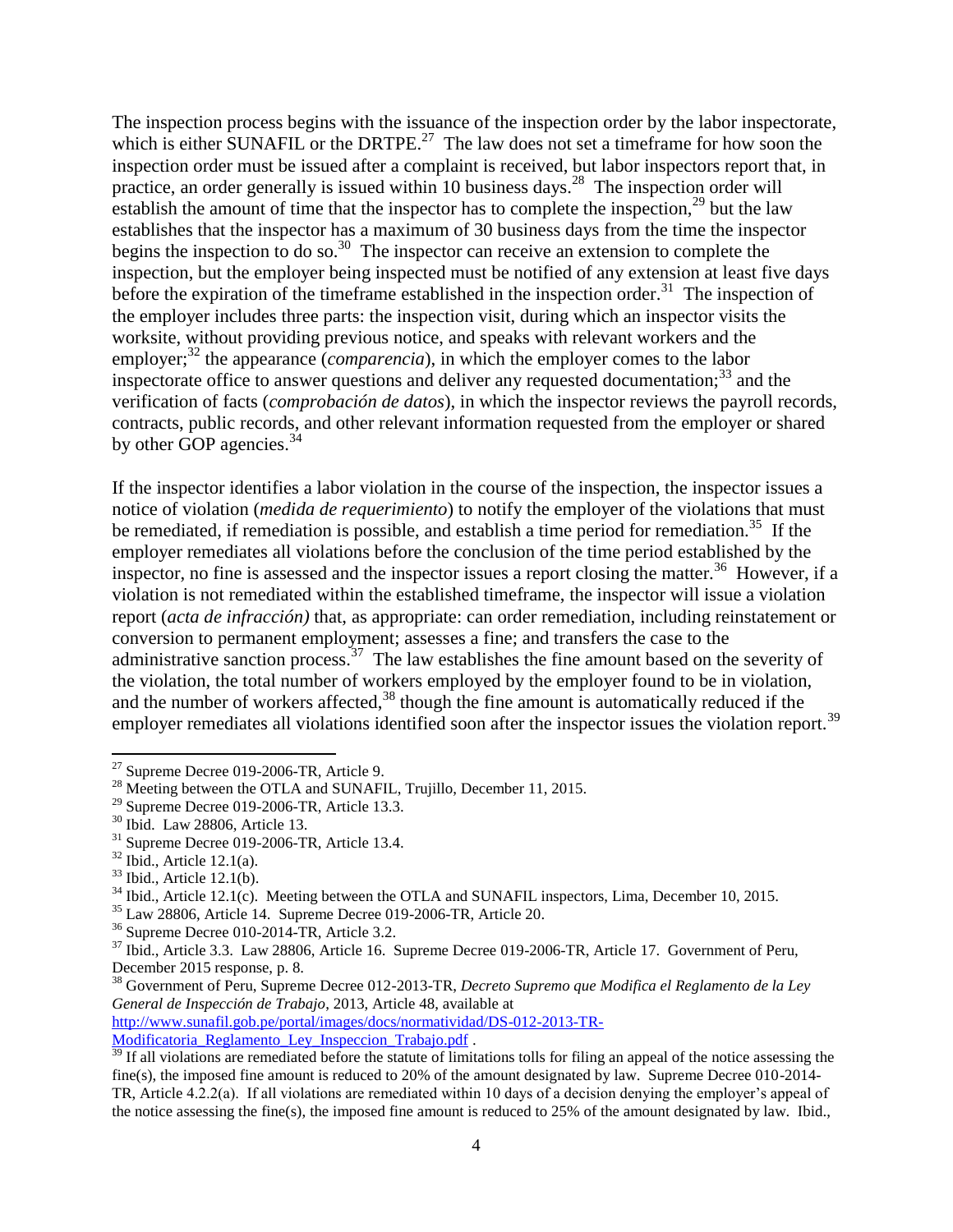While inspectors can recommend that a fine be assessed, an employer can only be compelled to pay the fine at the conclusion of the administrative sanction process.<sup>40</sup>

In cases in which the inspector finds the employer to have used an unlawful short-term contract, the inspector can also order the employer to convert the affected workers to permanent employee status (a process called *desnaturalización*).<sup>41</sup> If the employer refuses to convert the workers to permanent employees, the inspector must recommend the assessment of an additional fine as part of the administrative sanction process.<sup>42</sup> While labor inspectors are permitted to recommend fines, order reinstatement of fired workers, and order that workers employed on short-term contracts be converted to permanent employment, fines are not enforceable until the matter reaches a final resolution of the administrative sanctions process and, if appealed by violating employers, until conclusion of the judicial processes and only the courts can compel employers to remediate labor violations. All determinations by the administrative labor authorities and judicial authorities are stayed until a final decision is reached in the case at issue.<sup>43</sup> Only courts can enforce remediation measures such as the reinstatement of workers and the conversion of short-term workers to permanent employees. $44$  A legal expert reports that there is no mechanism for the administrative labor authorities to enforce violation reports issued by labor inspectors that order remediation.<sup>45</sup>

Although workers and labor organizations reported to the OTLA that they generally are pleased with SUNAFIL's labor inspections and that SUNAFIL's creation has overall been a positive development for labor law enforcement, they have concerns regarding the relatively low number of SUNAFIL inspectors and their limited geographic reach.<sup>46</sup> According to information provided by the GOP, SUNAFIL currently employs 394 labor inspectors, while the DRTPEs have 88 total labor inspectors.<sup>47</sup> Of the 394 SUNAFIL inspectors, 20 are supervisory inspectors,

Article 4.2.2(b). If the violation is not remediated by within 10 days of a decision denying the employer's appeal of the notice assessing the fines, or is never remediated, a fine of 35% of the amount designated by law is imposed. Ibid., Article 4.2.1. Note, however, that Law 30222 exempts from these fine reductions "very serious offenses that also involve serious violations" of the right to freedom of association and employment discrimination, among others. Law 30222, *Disposición complementaria transitoria*. Workers told the OTLA that they were unaware whether fines assessed by inspectors were ultimately paid after lengthy legal processes because are not a party to these administrative or judicial processes, and that, in general, they believed that fine amounts imposed on employers were insufficient to deter recidivist action. Meeting between the OTLA and worker representatives, Lima and Trujillo, December 7-8, 10, and 12, 2015.

l

<sup>40</sup> See Administrative Sanction Process, below at pp. 6-7.

<sup>41</sup> Government of Peru, Supreme Decree 019-2007-TR, *Modifican el Reglamento de la Ley General de Inspección de Trabajo,* 2007, Article 20.3, available at [http://www.sunafil.gob.pe/portal/images/docs/normatividad/DS-019-](http://www.sunafil.gob.pe/portal/images/docs/normatividad/DS-019-2007-TR-Modificatoria_Reglamento_Ley_Inspeccion_Trabajo.pdf) [2007-TR-Modificatoria\\_Reglamento\\_Ley\\_Inspeccion\\_Trabajo.pdf.](http://www.sunafil.gob.pe/portal/images/docs/normatividad/DS-019-2007-TR-Modificatoria_Reglamento_Ley_Inspeccion_Trabajo.pdf)

<sup>&</sup>lt;sup>42</sup> Meeting between the OTLA and SUNAFIL, Trujillo, December 11, 2015. Supreme Decree 019-2006-TR, Article 46.7.

 $43$  Government of Peru, December 2015 response, pp. 9-10. Meeting between the Government of Peru and the Government of the United States, Lima, December 7, 2015. Meeting between the OTLA and SUNAFIL inspectors, Lima, December 10, 2015.

<sup>&</sup>lt;sup>44</sup> Meeting between the OTLA and SUNAFIL, Trujillo, December 11, 2015. Call between the OTLA and Peruvian labor law expert, February 17, 2016. Meeting between the OTLA and SUNAFIL inspectors, Lima, December 10, 2015.

<sup>&</sup>lt;sup>45</sup> Call between the OTLA and Peruvian labor law expert, February 17, 2016.

<sup>&</sup>lt;sup>46</sup> Meeting between the OTLA, the submitters, and worker representatives, Lima, December 7, 2015.

 $47$  Meeting between the Government of Peru and the Government of the United States, Lima, December 7, 2015.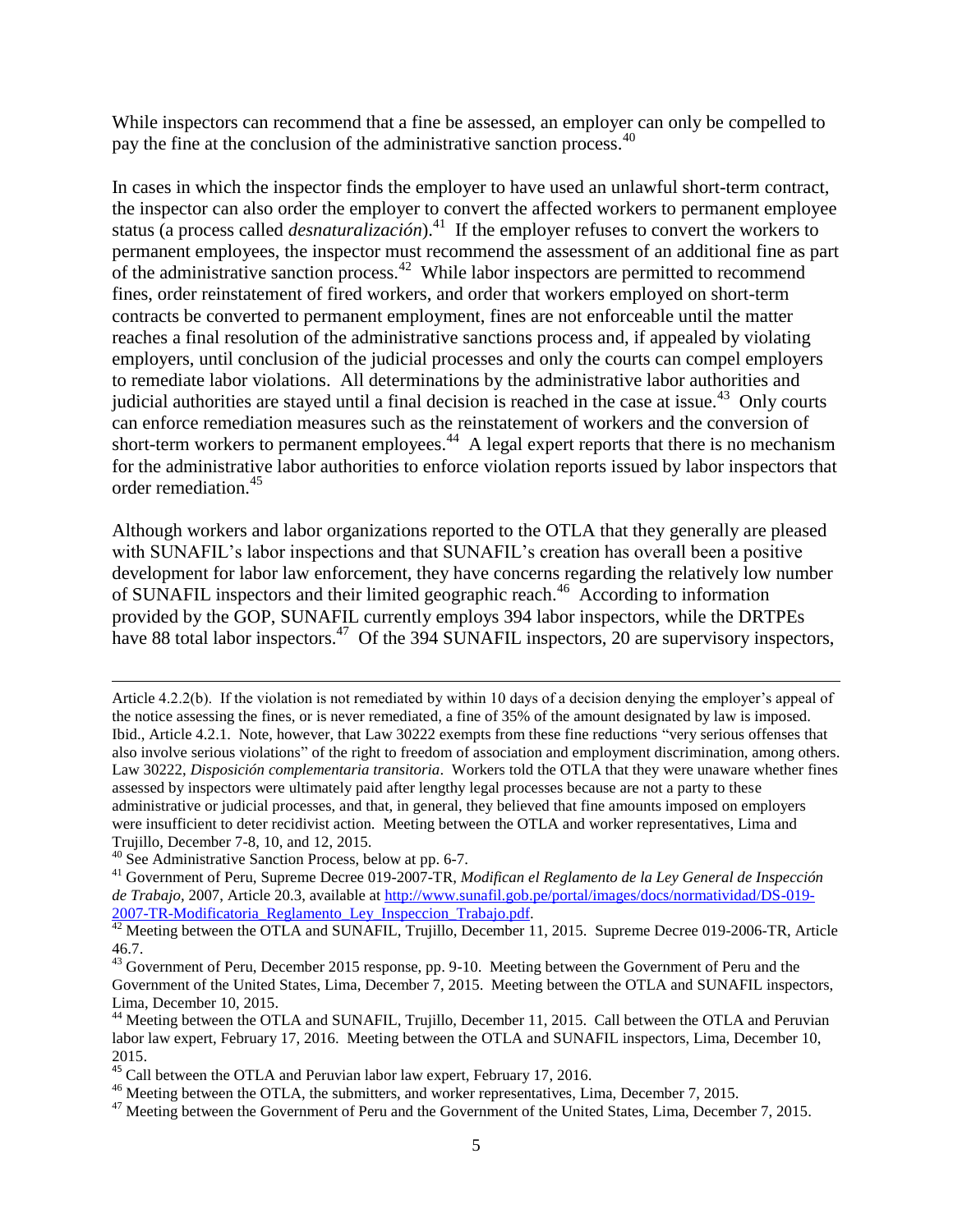107 are full labor inspectors, and 267 are auxiliary inspectors.<sup>48</sup> Full labor inspectors and supervisory inspectors are authorized to conduct all labor inspections,  $49$  but supervisory inspectors normally focus instead on supervisory or administrative tasks.<sup>50</sup> Auxiliary inspectors, who are more junior inspectors, must have full inspectors supervise their inspection processes and review their inspection acts.<sup>51</sup> Of the 107 full inspectors employed by SUNAFIL, 98 of these are located in Lima, with the other nine spread among the other eight regions in which SUNAFIL currently has regional offices.<sup>52</sup> Thus, in the eight regions outside of Lima in which SUNAFIL offices are located, there are a total of nine full labor inspectors authorized to inspect enterprises with more than 10 employees. The GOP reports that permanent labor inspectors are generally sent once a month from Lima to the other eight regions where SUNAFIL is operating to conduct multiple inspections in support of the one or two locally-assigned full inspectors.<sup>53</sup>

#### Administrative Sanction Process

The administrative sanction process, which focuses on the confirmation, reduction, or rejection of the inspector's fine recommendation,<sup>54</sup> is undertaken by the same relevant administrative labor authority – either SUNAFIL or the DRTPE – that conducts the underlying labor inspection at issue. Once a violation report is issued, an employer has 15 business days to submit a response.<sup>55</sup> The relevant labor authority then has an additional 15 business days to issue a first instance resolution (*resolución de primera instancia*) that confirms, reduces, or overturns the fine recommendation.<sup>56</sup> Once the resolution of first instance is issued, the employer has three business days to appeal the resolution to the head of the relevant labor authority.<sup>57</sup> If the resolution of first instance is appealed, its finding is stayed and the labor authority has 30 business days to issue a second instance resolution (*resolución de segunda instancia*).<sup>58</sup>

If the resolution of second instance confirms the fine, the case is transferred to the collection enforcement office (*cobranza coactiva*).<sup>59</sup> The collection enforcement office is located in each

<sup>&</sup>lt;sup>48</sup> Ibid. SUNAFIL labor inspectors also told the OTLA that 185 of the 267 SUNAFIL auxiliary inspectors have completed the two years that they are required to serve in an auxiliary position and are now eligible to take the examination to be full labor inspectors. However, the inspectors told the OTLA that SUNAFIL has not offered the examination due to budget constraints. Meeting between the OTLA and SUNAFIL inspectors, Lima, December 10, 2015.

<sup>49</sup> Law 28806, Article 6.

<sup>&</sup>lt;sup>50</sup> Meeting between the Government of Peru and the Government of the United States, Lima, December 7, 2015.

<sup>&</sup>lt;sup>51</sup> Law 28806, Article 6. Supreme Decree 019-2007-TR, Article 4. However, for employers with more than 10 employees, auxiliary inspectors can complete two of the three parts of the inspection process as long as the full inspector supervises and reviews all measures taken by the auxiliary inspector. Full inspectors must always personally complete at least one of the three inspection phases for all companies with more than 10 workers. Meeting between the OTLA and SUNAFIL, Trujillo, December 11, 2015.

<sup>&</sup>lt;sup>52</sup> Meeting between the OTLA and SUNAFIL inspectors, Lima, December 10, 2015.

<sup>&</sup>lt;sup>53</sup> Meeting between the OTLA and SUNAFIL, Trujillo, December 11, 2015.

<sup>54</sup> Law 28806, Articles 46 and 48.

 $<sup>55</sup>$  Ibid., Article 45(c).</sup>

 $56$  Ibid., Article 45(e).

<sup>57</sup> Ibid., Article 49.

<sup>58</sup> Supreme Decree 019-2006-TR, Article 55. Government of Peru, December 2015 response, p. 9.

<sup>&</sup>lt;sup>59</sup> Meeting between the OTLA and SUNAFIL inspectors, Lima, December 10, 2015. Meeting between the OTLA and SUNAFIL, Trujillo, December 11, 2015. Government of Peru, Law 26979, *Ley de Procedimiento de Ejecución Coactiva*, 1998, Article 17.1, available at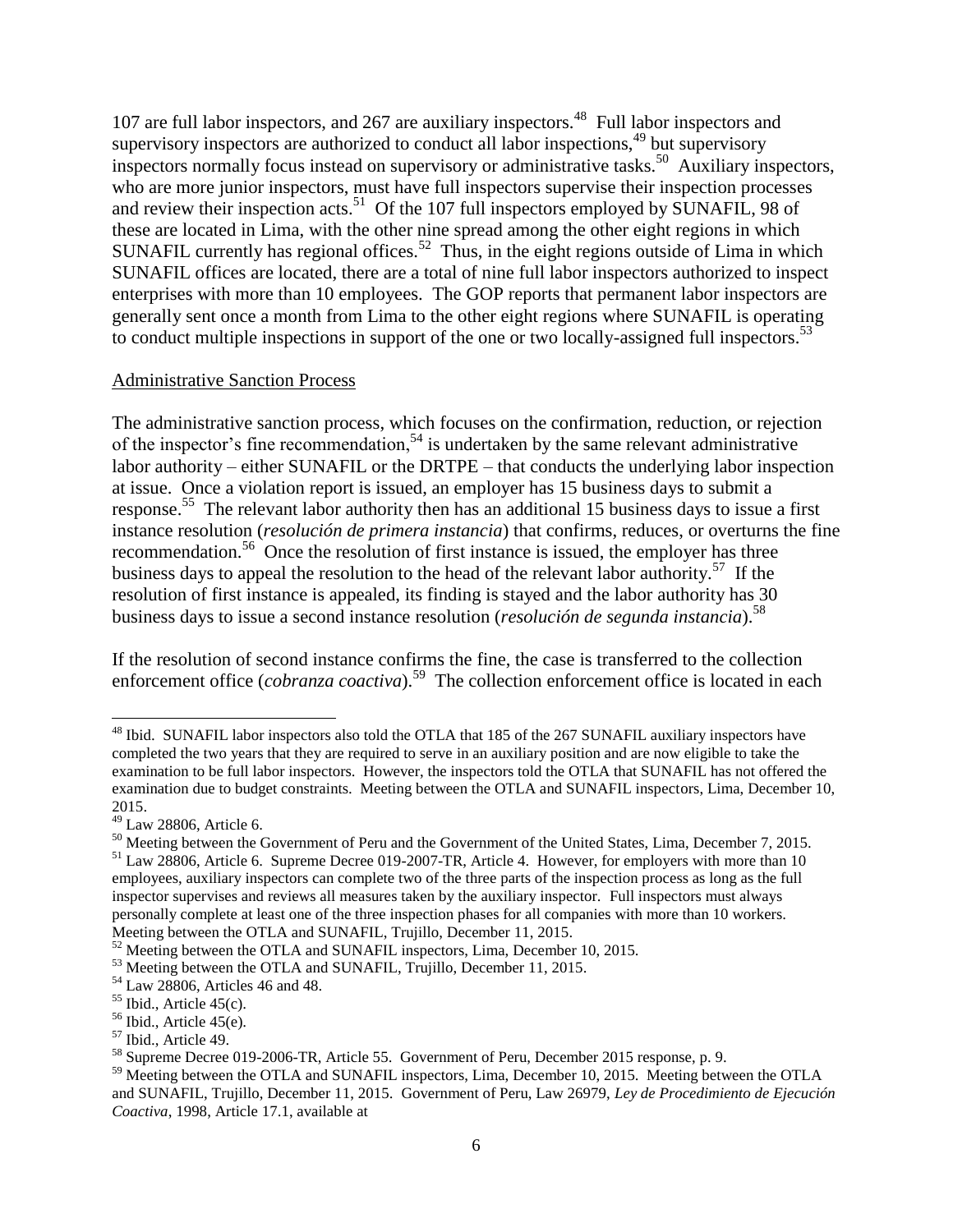region for the DRTPEs and in Lima for SUNAFIL. $^{60}$  The collection enforcement office notifies the employer that payment of the fine is due, and if the employer does not pay the fine, the collection enforcement office can embargo employer assets, including bank accounts.<sup>61</sup> An employer has the right to appeal a resolution of second instance to the relevant court, and this appeal stays any administrative resolution to pay a fine.<sup>62</sup> The administrative process cannot compel remediation of the underlying violation. $63$ 

The 2013 law that created SUNAFIL also created the Labor Inspection Court (*Tribunal de*  Fiscalización Laboral).<sup>64</sup> This administrative court, which is not yet operational, will create an additional administrative step for cases that are appealed after the resolution of second instance and prior to any judicial process.<sup>65</sup> According to the GOP, this court will be established soon and will help to increase the efficiency of the administrative sanction process by issuing resolutions of third instance that are binding on all subsequent similar cases and thus, over time, will establish jurisprudence that expedites the sanctions process by limiting the scope of review for resolutions of first and second instance.<sup>66</sup>

#### Judicial Process

The New Procedural Labor Law enacted in 2010 establishes a hierarchy of courts to adjudicate labor cases, consisting of the Peace Courts (*Juzgados de Paz Letrados Laborales*) that hear only small claims labor cases, the Labor Courts of First Instance (*Juzgados Especializados de Trabajo*), the Labor Branches of the Superior Courts (*Salas Laborales de las Cortes Superiores*), and the Constitutional and Social Rights Branch of the Supreme Court (*Sala de Derecho Constitucional y Social de la Corte Suprema*).<sup>67</sup> The Labor Courts of First Instance have jurisdiction over most cases involving alleged labor law violations, challenges to conciliation

 $\overline{a}$ [http://www.derecho.usmp.edu.pe/centro\\_derecho\\_municipal/legislacion/08-Ley26979-](http://www.derecho.usmp.edu.pe/centro_derecho_municipal/legislacion/08-Ley26979-Ley_Procedimientos_Ejecucion_Coactiva.pdf) Ley Procedimientos Ejecucion Coactiva.pdf.

<sup>60</sup> Meeting between the OTLA and SUNAFIL, Trujillo, December 11, 2015. Government of Peru, Law 27444, *Ley de Procedimiento Administrativo General*, 2001, Article 231, available at

[http://recursosvirtualesperu.com/nsutusm/normas/LEY27444%20procedimiento%20administrativo%20general.pdf.](http://recursosvirtualesperu.com/nsutusm/normas/LEY27444%20procedimiento%20administrativo%20general.pdf)  <sup>61</sup> Meeting between the OTLA and SUNAFIL inspectors, Lima, December 10, 2015. Law 26979, Article 33.

<sup>&</sup>lt;sup>62</sup> Government of Peru, December 2015 response, pp. 9-10. Meeting between the Government of Peru and the Government of the United States, Lima, December 7, 2015. Meeting between the OTLA and SUNAFIL inspectors, Lima, December 10, 2015. In addition, a Peruvian legal expert reports that the administrative labor authority does not have the authority to bring these orders to court for enforcement; only employers challenging inspectors' orders have a right to appeal to the judicial system. Rather than appeal the original case and risk being compelled to remediate the underlying violation by a court, employers can simply pay a fine at the administrative level and the case is closed; the employer need not remediate the underlying violation. Call between the OTLA and Peruvian labor law expert, February 17, 2016. To seek redress, the worker would have to bring a separate claim to the courts. <sup>63</sup> Meeting between the OTLA and SUNAFIL, Trujillo, December 11, 2015. Call between the OTLA and Peruvian

labor law expert, February 17, 2016. Meeting between the OTLA and SUNAFIL inspectors, Lima, December 10, 2015.

<sup>&</sup>lt;sup>64</sup> Law 29981, Article 15.

<sup>&</sup>lt;sup>65</sup> Ibid. Meeting between the Government of Peru and the Government of the United States, Lima, December 7, 2015.

<sup>&</sup>lt;sup>66</sup> Meeting between the Government of Peru and the Government of the United States, Lima, December 7, 2015. Law 29981, Article 15.

<sup>67</sup> Government of Peru, Law 29497, *Nueva Ley Procesal del Trabajo,* 2010, available at [http://www.trabajo.gob.pe/LEYPROCESALTRABAJO/pdf/ley\\_29497\\_trabajo.pdf.](http://www.trabajo.gob.pe/LEYPROCESALTRABAJO/pdf/ley_29497_trabajo.pdf)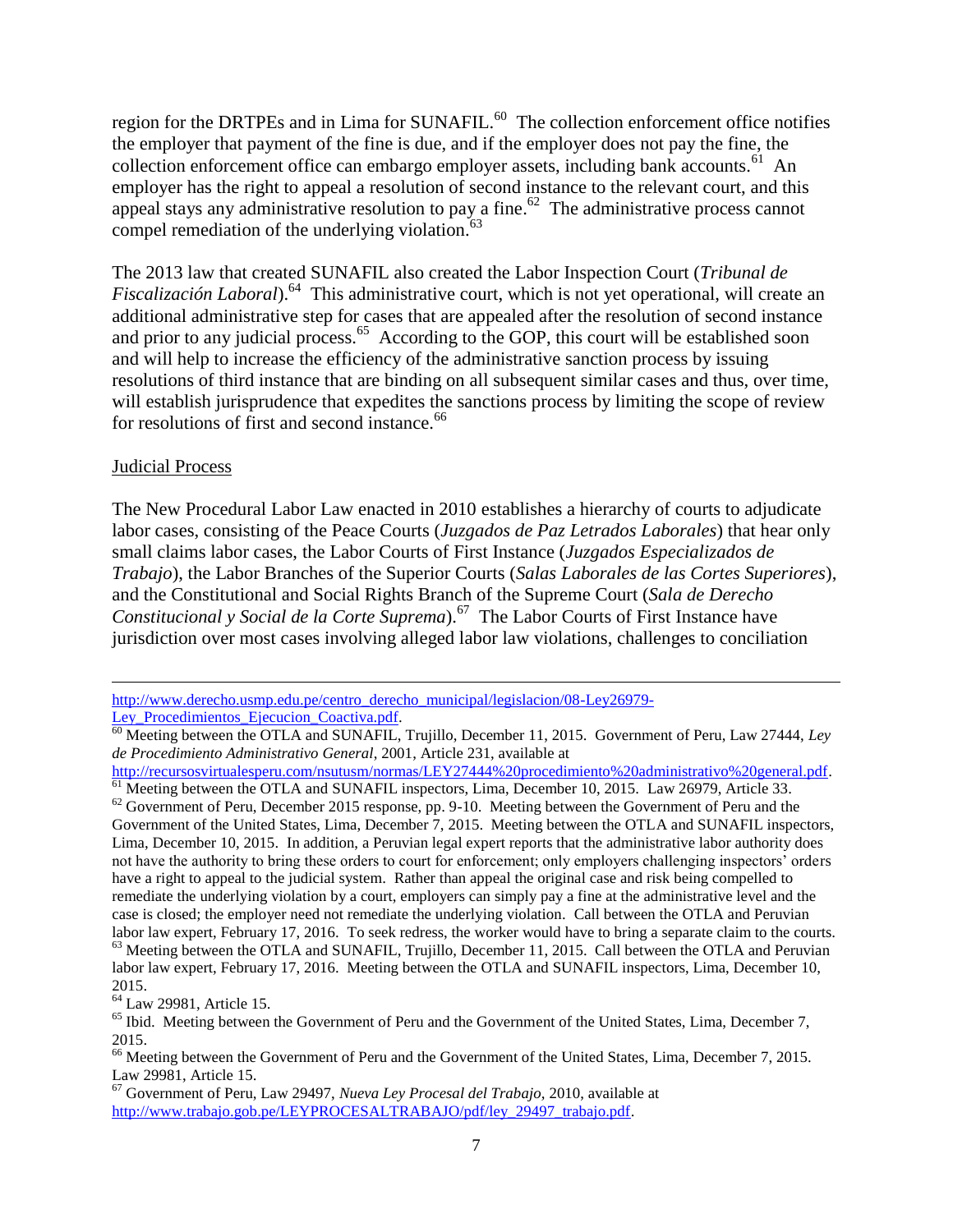proceedings and enforcement of administrative resolutions, and appeals of labor judgments from the Peace Courts.<sup>68</sup> The Labor Branches of the Superior Courts have jurisdiction over appeals of decisions of the Labor Courts of First Instance and also over cases regarding arbitration decisions arising from collective bargaining negotiations.<sup>69</sup> The Constitutional and Social Rights Branch of the Supreme Court is the court of final appeal on labor law matters.<sup>70</sup> Courts can confirm, alter, or overturn fines assessed by the administrative labor authority and can also order and compel remediation, including reinstatement of workers and conversion of workers employed on short-term contracts to permanent employees.<sup>71</sup> While the New Procedural Labor Law has expedited the legal process in labor cases to some extent by creating an abbreviated judicial process, $^{72}$  stakeholders report that it can still take two to three years for a case to reach a final judicial decision.<sup>73</sup>

In the course of pending administrative or judicial processes, workers can also file a request with the relevant court for a precautionary measure (*medida cautelar*) that orders their temporary reinstatement.<sup>74</sup> Nothing in the New Procedural Labor Law appears to give the judge authority to convert workers employed on short-term contracts into permanent employees pending the final resolution of a matter. As such, while a judge could issue a precautionary measure ordering that a worker be re-employed on a new short-term contract, it appears that the employer could still choose not to renew this new contract upon its conclusion.<sup>75</sup> Therefore, workers employed on sixty-day contracts, for example, would have to petition the court for a new precautionary measure every sixty days if each contract was not renewed.

#### **B. Law and Practice Related to the Non-Traditional Export Sectors**

Peruvian law establishes that short-term contracts may only be used in specific circumstances. In the NTE sectors, the use of short-term contracts is governed by Decree Law 22342, the Law Promoting Non-Traditional Exports.<sup>76</sup> Decree Law 22342 provides tax benefits and regulates employment relationships for the NTE sectors, which includes exports such as textiles and apparel, certain agricultural products, fishery products, jewelry, wood and paper, and nonmetallic minerals.<sup>77</sup> In the first five years after the PTPA entered into force, revenue from the

 $\overline{a}$ 

 $68$  Ibid., Articles 2 and 4(3). Workers may also file cases alleging labor violations directly in the Labor Courts of First Instance, or in the Constitutional Courts if they are alleging a violation of a constitutional right, rather than initiating a complaint through the administrative process. This appears to be an alternative means of seeking relief for labor violations.

 $69$  Ibid., Articles 3 and 4(2).

 $70$  Ibid., Article 4(1).

 $^{71}$  Meeting between the OTLA and SUNAFIL, Trujillo, December 11, 2015. Call between the OTLA and Peruvian labor law expert, February 17, 2016. Meeting between the OTLA and SUNAFIL inspectors, Lima, December 10, 2015.

<sup>72</sup> Law 29497, Articles 48-49.

<sup>73</sup> Meeting between the OTLA and representative of the judiciary (*poder judicial*), Lima, December 10, 2015. Meeting between the OTLA, the submitters, and worker representatives, Lima, December 7, 2015.

<sup>74</sup> Law 29497, Articles 54-56.

<sup>&</sup>lt;sup>75</sup> Call between the OTLA and Peruvian labor law expert, February 17, 2016.

<sup>76</sup> Government of Peru, Decree Law 22342, *Ley de Promoción de Exportaciones no Tradicionales* (1978), available a[t http://www2.produce.gob.pe/dispositivos/publicaciones/2001/dl22342.pdf.](http://www2.produce.gob.pe/dispositivos/publicaciones/2001/dl22342.pdf)

<sup>&</sup>lt;sup>77</sup> Ibid. Peruvian Law does not define which specific exports are considered to be "non-traditional." However, "traditional exports" are defined by Supreme Decree 076-92-EF (1992) and include iron, gold, silver, lead, zinc,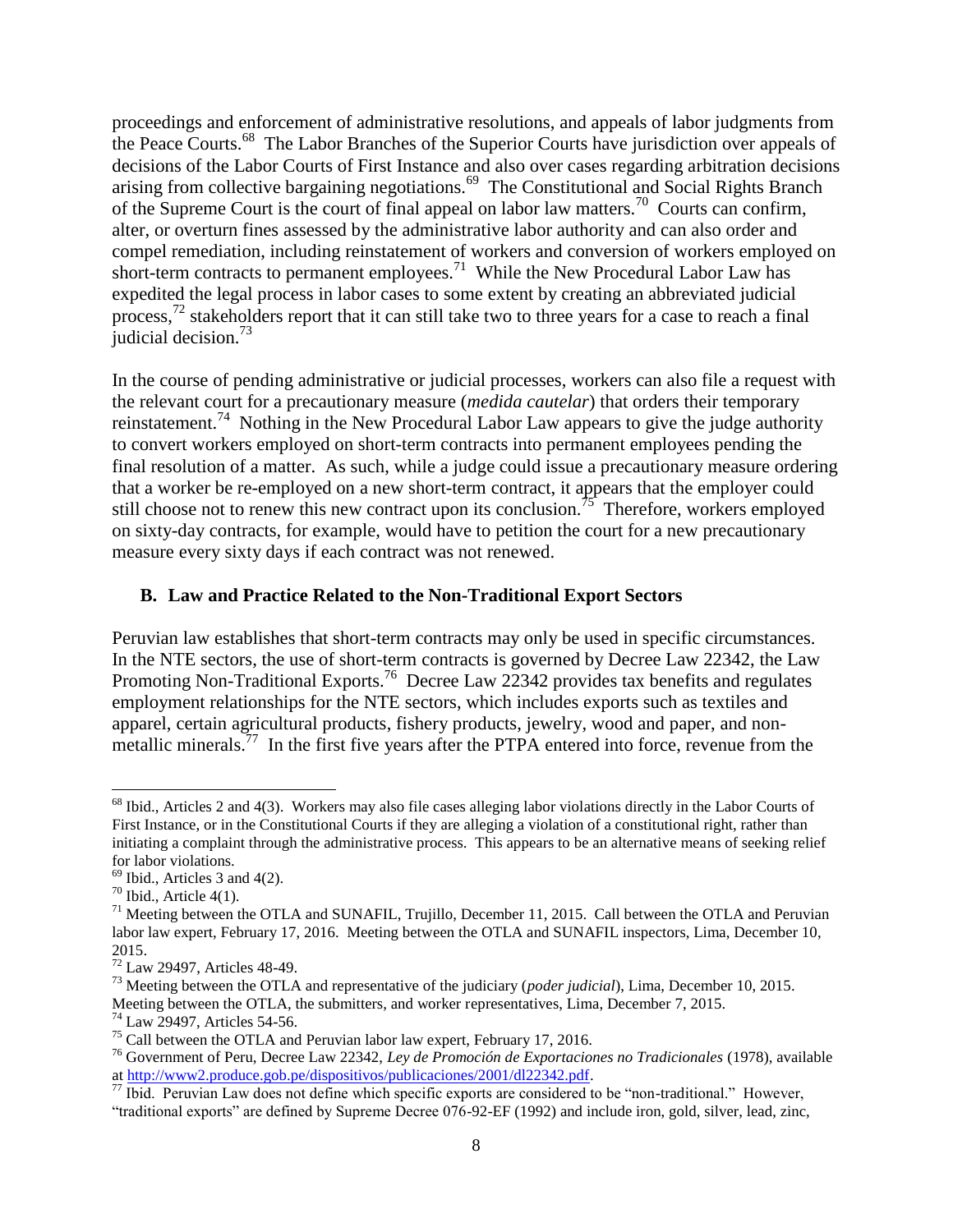export of NTEs from Peru to the United States increased by 80 percent, while total export revenue from Peru to the United States increased by 26 percent.<sup>78</sup> This increase in NTEs has also resulted in an increased demand for workers in the NTE sectors. 79

Decree Law 22342 contains requirements that employers must fulfill in order to take advantage of the law's tax benefits and contracting mechanisms. These requirements include that: the employment contracts for all workers who will be employed under Decree Law 22342 must be submitted in writing to the DRTPE for approval;  $80$  each employment contract must specify the work to be performed and list a specific export contract or purchase order that gives rise to the particular export task; $^{81}$  and at least 40 percent of the employer's annual earnings must be derived from exports.<sup>82</sup>

Unlike legal provisions governing the use of short-term contracts in all other sectors, which permit the use of consecutive short-term contracts for up to five years,<sup>83</sup> Decree Law 22342 does not put a limit on the consecutive use of short-term employment contracts. Instead, Decree Law 22342 states that, pursuant to the system established by Decree Law 18138, qualifying employers may hire workers on short-term contracts in the number required to work in production operations for export, $84$  and that such contracts may be renewed as many times as is

<sup>80</sup> Decree Law 22342, Article 32(d).

 $81$  Ibid., Article 32(c).

 $\overline{a}$ 

<sup>84</sup> Decree Law 22342, Article 32. The Spanish text of Article 32 reads: *"Las empresas a que se refiere el artículo 7 del presente Decreto Ley, podrán contratar personal eventual, en el número que requieran, dentro del régimen establecido por Decreto Ley 18138, para atender operaciones de producción para exportación en las condiciones que se señalan a continuación…"*

copper, crude oil and derivatives, cotton, sugar, coffee, fishmeal and fish oil. All export products that are not listed by Supreme Decree 076-92-EF are considered to be "non-traditional" and are covered by the NTE law.

<sup>78</sup> Gestión, *Seis años del TLC con EE.UU.: exportaciones crecieron 26%*, February 8, 2015, available at [http://gestion.pe/economia/seis-anos-tlc-eeuu-exportaciones-crecieron-26-2122816.](http://gestion.pe/economia/seis-anos-tlc-eeuu-exportaciones-crecieron-26-2122816)

<sup>&</sup>lt;sup>79</sup> The GOP reported to the OTLA that, in 2015, a monthly average of 70,918 workers were employed on contracts registered under Decree Law 22342. Government of Peru, December 2015 response, p. 4.

<sup>82</sup> Ibid., Article 7. The Spanish text of Article 7 reads: *"Considérase empresa industrial de exportación no tradicional, para los efectos del presente capitulo, a la que exporte directamente o por intermedio de terceros, el 40% valor de su producción anual efectivamente vendida."* Meeting between the OTLA and SUNAFIL inspectors, Lima, December 10, 2015.

<sup>&</sup>lt;sup>83</sup> Law 728, the Law of Productivity and Labor Competitiveness, establishes the general legal parameters relating to employment contracts for all sectors except for NTEs. Law 728 provides that while employment contracts are presumed to be for an indefinite duration, short-term or fixed-term contracts may be used in nine specific circumstances. These circumstances include: contracts based on market necessities; contracts based on occasional work; contracts to substitute temporarily for another worker; contracts for specific acts or services; contracts for intermittent work; and seasonal contracts. While employers may use any combination of these contracts consecutively for the same worker, the total cumulative duration of consecutive contracts for that worker permitted under Law 728 may not exceed five years. Pursuant to Law 728, if a worker is employed on consecutive short-term contracts for more than five years, that worker automatically becomes a permanent employee of the employer. However, Law 728 also specifically notes that the employment contracts of workers employed under Decree Law 22342 are regulated by that law, not Law 728. Nevertheless, the norms established in Law 728 with respect to the approval of employment contracts still apply to workers employed under Decree Law 22342. Government of Peru, Law 728, *Ley de Productividad y Competitividad Laboral, Decreto Supremo No. 003-97-TR* (1997), available at [http://www.mintra.gob.pe/contenidos/archivos/prodlab/legislacion/DS\\_003\\_1997.pdf.](http://www.mintra.gob.pe/contenidos/archivos/prodlab/legislacion/DS_003_1997.pdf)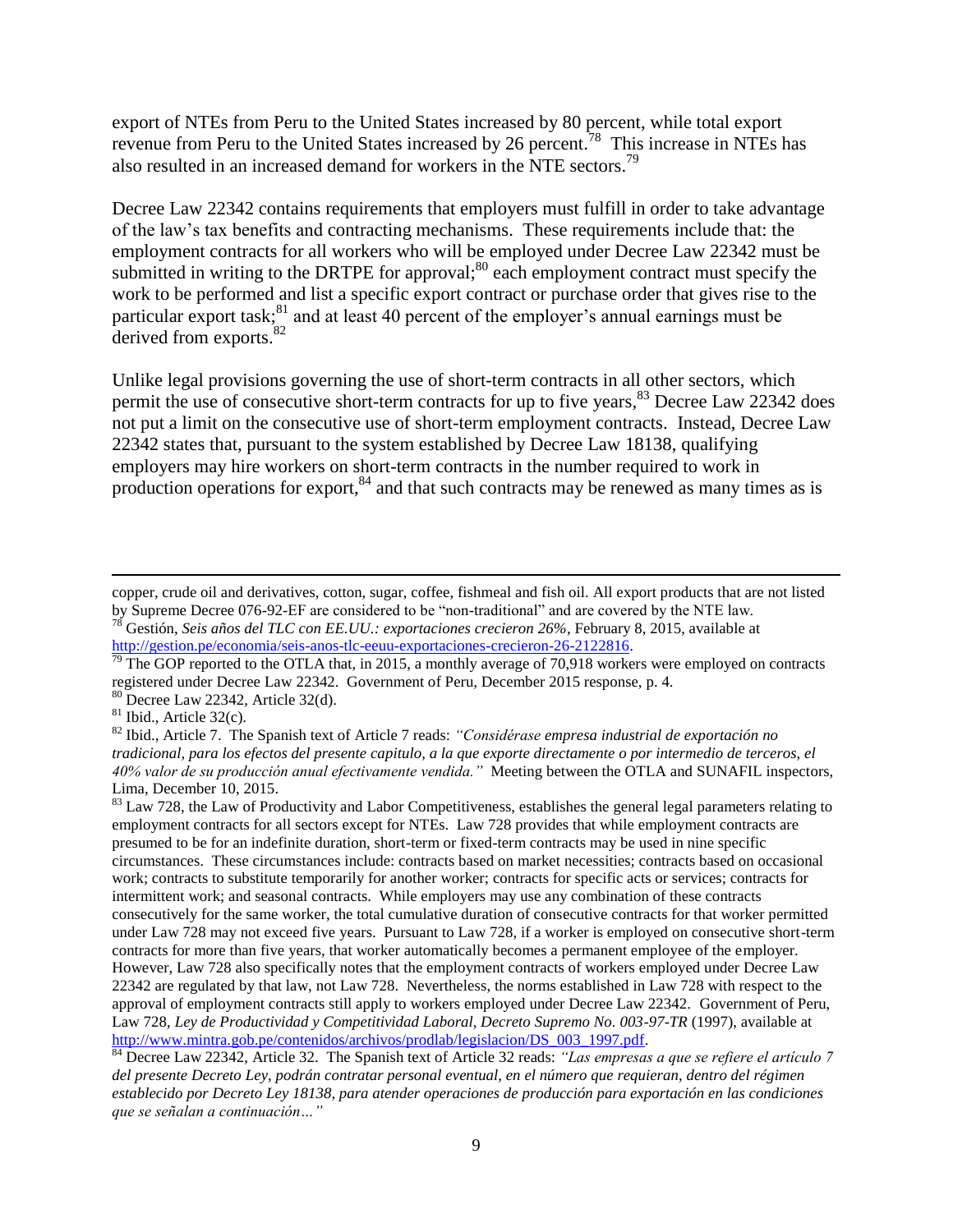necessary.<sup>85</sup> Decree Law 18138 establishes that for workplaces where the work is permanent or continuous, workers may only be employed on short-term contracts in cases when it is required by unforeseen circumstances or by the temporary nature of the act or service to be undertaken.<sup>86</sup>

The law provides a 60-day period for contracts filed under Decree Law 22342 to be approved by the DRTPE; however, it also provides that the contracts are considered approved once the 60-day period has ended, unless the DRTPE determines otherwise, even without the DRTPE having to take any affirmative approval action.<sup>87</sup> According to Peruvian law and information provided by labor inspectors, the administrative labor authority is not required to and, in practice, does not affirmatively verify a contract's conformity with the requirements under Decree Law 22342 before it is approved and enters into force.<sup>88</sup> No protocol exists, for example, for the DRTPE to verify prior to contract approval whether the information submitted by employers in contracts filed under Decree Law 22342 is accurate, and although inspectors told the OTLA that information-sharing agreements exist between the labor authorities and other federal agencies, the DRTPE does not request this information before a contract is approved.<sup>89</sup> The duration of contracts under Decree Law 22342 can often be as short as  $30-60$  days,  $90$  however, in which case all services performed under these contracts could be completed before the time period has run for the contract to be approved. $91$ 

Labor inspectors further explained to the OTLA that a contract's conformity with legal requirements is only examined if a complaint is subsequently filed with the regional or federal

<sup>86</sup> Government of Peru, Decree Law 18138, *Se Dictan Normas para el Contrato Individual de Trabajo a Plazo Fijo*  (1970), Article 1, available at [http://docs.peru.justia.com/federales/decretos-leyes/18138-feb-6-1970.pdf.](http://docs.peru.justia.com/federales/decretos-leyes/18138-feb-6-1970.pdf) The Spanish text of Article 1 reads: *"En los Centros de Trabajo donde se realicen labores que por su naturaleza sean permanentes o continuas, los contratos individuales a plazo fijo o para una obra determinada, sólo podrán celebrarse en los casos en que así lo exija la naturaleza accidental o temporal al servicio que se va a prestar o de la obra que se ha a ejecutar."* The Regulations to Decree Law 18138 define seven circumstances that meet this definition, many of which match circumstances included in Law 728, including: contracts based on market necessities; contracts based on occasional work; contracts to substitute for another worker; contracts for specific acts or services; and contracts for intermittent work. Government of Peru, Supreme Decree 077-90-TR, *Aprueban el Reglamento del Decreto Ley 18138*, 1990, Articles 2-11, available at

[http://www.trabajo.gob.pe/archivos/file/SNIL/normas/1990-12-21\\_077-90-TR\\_284.pdf.](http://www.trabajo.gob.pe/archivos/file/SNIL/normas/1990-12-21_077-90-TR_284.pdf)

<sup>85</sup> Ibid., Article 32(b). The Spanish text of Article 32(b) reads: "*Los contratos se celebrarán para obra determinada en términos de la totalidad del programa y/o de sus labores parciales integrantes y podrán realizarse entre las partes cuantas veces sea necesario, observándose lo dispuesto en el presente artículo."*

 $\overline{\text{87}}$  Decree Law 22342, Article 32(d). Labor inspectors reported to the OTLA that, in practice, all contracts are automatically considered to be approved once they are filed. Meeting between the OTLA and SUNAFIL inspectors, Lima, December 10, 2015.

<sup>&</sup>lt;sup>88</sup> Decree Law 22342, Article 32(d). Meeting between the OTLA and SUNAFIL inspectors, Lima, December 10, 2015.

<sup>&</sup>lt;sup>89</sup> Meeting between the OTLA and SUNAFIL inspectors, Lima, December 10, 2015. Inspectors told the OTLA that information-sharing agreements exist between the labor authorities, the National Tax and Customs Superintendency (SUNAT), and the National Public Registry Superintendency (SUNARP).

 $90$  Employment contracts provided to the OTLA, which were filed with the DRTPE pursuant to Decree Law 22342, covering the following periods: March 1-31, 2010; September 1-30, 2010; June 1-30, 2011; November 1-30, 2011; June 1-30, 2012; August 1-31, 2012; February 1-28, 2013; March 1-April 30, 2014; April 1-May 31, 2015.

<sup>&</sup>lt;sup>91</sup> The time period for approval can be further shortened because Peruvian law that does not require employment contracts, including those relating to Decree Law 22342, to be filed with the DRTPE until 15 calendar days after the parties' agreement. Law 728, Article 73.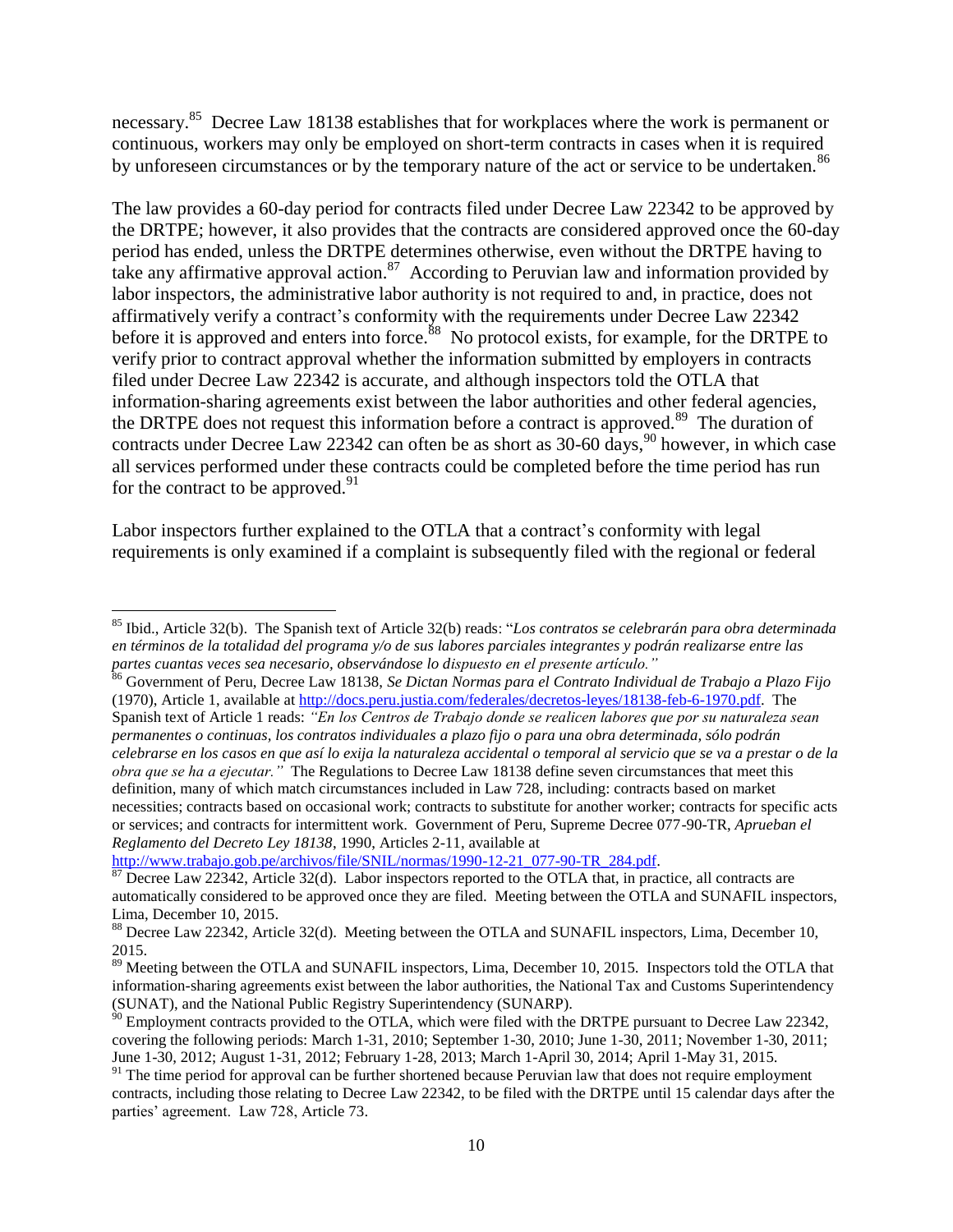labor inspectorate,  $92$  placing the burden on a worker to file an inspection request to challenge the veracity of information contained in the contract, rather than on the employer to affirmatively establish the contract's legality at the time of filing. Both according to Peruvian law and labor inspectors, after a contract under Decree Law 22342 enters into force, labor inspectors are the primary mechanism for determining the veracity of information filed in an employment  $\frac{1}{2}$ contract.<sup>93</sup>

Workers reported to the OTLA that, while they are employed on consecutive short-term contracts that are filed with the DRTPE, the purchase orders listed on their contracts remain the same across contracts over several years.  $94$  Moreover, employers told the OTLA that as long as at least 40 percent of direct employers' annual earnings are derived from exports, they employ their entire workforce on unlimited short-term contracts under Decree Law 22342, even if some of those workers do not produce goods for export.<sup>95</sup> These employers told the OTLA that because Decree Law 22342 does not explicitly prohibit this practice, they believe that it is legally permissible.<sup>96</sup>

Because workers employed in the NTE sectors under Decree Law 22342 are exempt from the five-year limit on the consecutive use of short-term contracts in other sectors, they may be employed on unlimited, consecutive short-term contracts for the entire duration of their employment. This provides employers with a regular opportunity to not renew contracts without the need to justify the non-renewal and without triggering the legal requirements that a more formal dismissal would draw. 97

Peruvian law establishes that the government and employers must refrain from: "any acts likely to constrain, restrict or impair, in any way, the right of workers to unionize; and intervening in any way in the establishment, administration, or maintenance of trade union organizations."<sup>98</sup> In 2007, the GOP enacted legal instruments that clarify that using any form of short-term contracts to affect, damage, or limit workers' freedom of association or right to bargain collectively is

[http://www.mintra.gob.pe/contenidos/archivos/prodlab/TUO%20%20Relaciones%20Colectivas%20de%20Trabajo](http://www.mintra.gob.pe/contenidos/archivos/prodlab/TUO%20%20Relaciones%20Colectivas%20de%20Trabajo%20TUO%20DL.25593%20DS.%20010-2003-TR%2005-10-03.pdf) [%20TUO%20DL.25593%20DS.%20010-2003-TR%2005-10-03.pdf.](http://www.mintra.gob.pe/contenidos/archivos/prodlab/TUO%20%20Relaciones%20Colectivas%20de%20Trabajo%20TUO%20DL.25593%20DS.%20010-2003-TR%2005-10-03.pdf) The Spanish text of Article 4 reads: *"El* 

 $\overline{\phantom{a}}$  $92$  Meeting between the OTLA and SUNAFIL inspectors, Lima, December 10, 2015.

<sup>93</sup> Ibid. Law 728, Article 73.

<sup>&</sup>lt;sup>94</sup> Meeting between the OTLA and worker representatives, Lima, December 8, 2015. One worker provided the OTLA with short-term employment contracts spanning five years that were filed with the DRTPE pursuant to Decree Law 22342. Each contract listed nearly the same buyers on the purchase order, but had updated dates. <sup>95</sup> Meeting between the OTLA and employers, Lima, December 9, 2015.

 $^{96}$  Ibid.

<sup>&</sup>lt;sup>97</sup> Law 728, Articles 16-33. Meeting between the OTLA and worker representatives, Lima and Trujillo, December 7-8, 10, and 12, 2015. For example, for workers employed under indefinite employment contracts, an employer may only fire the worker for specific reasons identified by Peruvian law. Law 728, Article 16. At the time of the dismissal, the employer must notify the worker in writing and indicate the reason for the dismissal. Ibid., Article 32.

<sup>98</sup> Government of Peru, Supreme Decree 010-2003-TR, *Aprueban Texto Unico Ordenado de la Ley de Relaciones Colectivas de Trabajo,* 2003, Article 4, available at

*Estado, los empleadores y los representantes de uno y otros deberán abstenerse de toda clase de actos que tiendan a coactar, restringir o menoscabar, en cualquier forma, el derecho de sindicalización de los trabajadores, y de intervenir en modo alguno en la creación, administración o sostenimiento de las organizaciones sindicales que éstos constituyen."*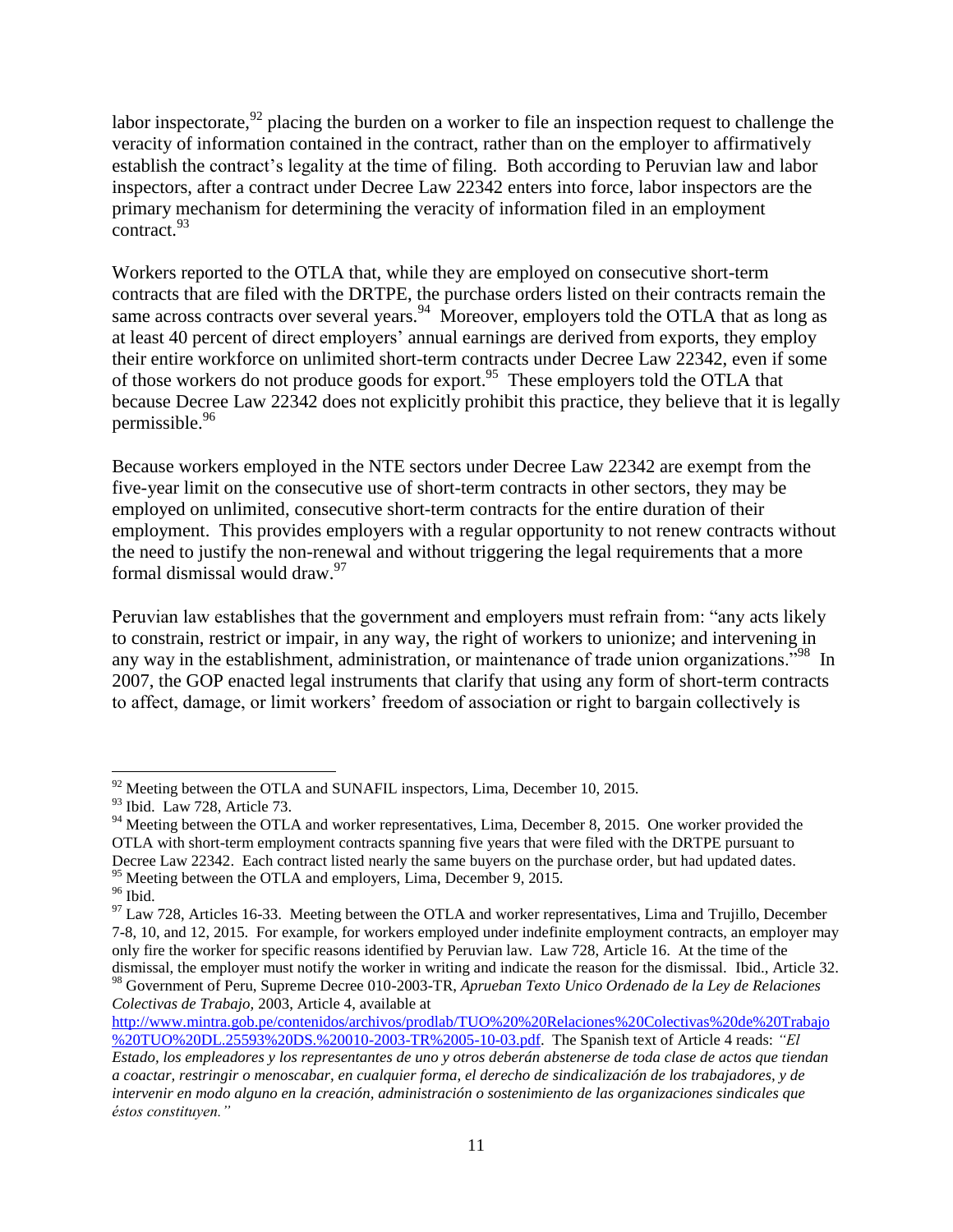illegal and considered a "very serious offense," subject to the highest fine rate available under the law.  $99$ 

Despite these legal protections, workers have reported that employers often do not renew the short-term contracts of workers who attempt to exercise their right to freedom of association.<sup>100</sup> Several entities have expressed concern about employers' use of consecutive short-term contracts under Decree Law 22342 to undermine workers' associational rights. A 2011 MTPE memorandum references the negative impact of Decree Law 22342 on workers' ability to exercise their associational rights and suggests that the market need for short-term contracts in the NTE sectors is already fulfilled by  $Law\ 728$ .<sup>101</sup> Similar concerns have been raised by the International Labor Organization,  $102$  civil society organizations,  $103$  and Peruvian newspapers.  $104$ 

<sup>99</sup> Supreme Decree 019-2007-TR, Article 25.10. The Spanish text of Article 25.10 reads: *"Son infracciones muy graves, los siguientes incumplimientos: La realización de actos que afecten la libertad sindical del trabajador o de la organización de trabajadores, tales como aquellos que impiden la libre afiliación a una organización sindical, promuevan la desafiliación de la misma, impidan la constitución de sindicatos, obstaculicen a la representación sindical, utilicen contrataos de trabajo sujetos a modalidad para afectar la libertad sindical, la negociación colectiva y el ejercicio del derecho de huelga, o supuestos de intermediación laboral fraudulenta, o cualquier otro acto de interferencia en la organización de sindicatos."* Government of Peru, Directive 001-2007/MTPE/2/11.4, *Directiva Nacional Para la Ejecución del Programa Nacional de Regularización y Verificación de Contratos a Plazo Fijo y su Incidencia en el Ejercicio de la Libertad Sindical y la Negociación Colectiva,* 2007, Article 6.1, available at [http://www.mintra.gob.pe/archivos/file/SNIL/normas/2007-09-28\\_001-2007-MTPE-2-11.4\\_2985.pdf.](http://www.mintra.gob.pe/archivos/file/SNIL/normas/2007-09-28_001-2007-MTPE-2-11.4_2985.pdf) The Spanish text of Article 6.1 reads: *"En cuanto a la aplicación de los artículos 25.5 7 25.10 que establece infracciones muy graves en materia de relaciones laborales, las normas comprenden todo acta de interferencia en la organización de sindicatos y de afectación de la libertad sindical, lo que implica también que la contratación a tiempo determinada no puede ser utilizada con la intención o efecto de dañar o limitar el ejercicio de los derechos asociación y de negociación colectiva o violar el principio de no discriminación y que no puede utilizada para eludir los derechos de libertad sindical y de negociación colectiva."*

<sup>&</sup>lt;sup>100</sup> Meeting between the OTLA and worker representatives, Lima and Trujillo, December 7-8, 10, and 12, 2015. <sup>101</sup> Government of Peru, *Informe No. 23-2011-MTPE/2/14*, November 15, 2011, available at

[http://www.mintra.gob.pe/archivos/file/DGT/opinion/INFORME\\_023\\_2011\\_DGT.pdf.](http://www.mintra.gob.pe/archivos/file/DGT/opinion/INFORME_023_2011_DGT.pdf)

<sup>&</sup>lt;sup>102</sup> International Labor Organization, Committee on Freedom of Association (CFA), Report 357 (June 2010), para. 868, available at [http://www.ilo.org/wcmsp5/groups/public/---ed\\_norm/---](http://www.ilo.org/wcmsp5/groups/public/---ed_norm/---relconf/documents/meetingdocument/wcms_142021.pdf)

[relconf/documents/meetingdocument/wcms\\_142021.pdf.](http://www.ilo.org/wcmsp5/groups/public/---ed_norm/---relconf/documents/meetingdocument/wcms_142021.pdf) In a case concerning allegations that Decree Law 22342 is being used to restrict workers' freedom of association, the CFA cites to the GOP's response in noting that, "in the light of the detailed statistical data set out in report No. 111-2008-MTPE/5, it is apparent that temporary contracts have been used repeatedly as a means of discouraging trade union membership and have had prejudicial effects." International Labor Organization, CFA, Report 375 (June 2015), para. 482, available at

[http://www.ilo.org/wcmsp5/groups/public/---ed\\_norm/---relconf/documents/meetingdocument/wcms\\_375796.pdf.](http://www.ilo.org/wcmsp5/groups/public/---ed_norm/---relconf/documents/meetingdocument/wcms_375796.pdf) In a case concerning allegations that Decree Law 22342 is being used to restrict workers' freedom of association, the CFA notes that, "fixed-term contracts should not be used deliberately for anti-union purposes and that, in certain circumstances, the employment of workers through repeated renewals of fixed-term contracts for several years can be an obstacle to the exercise of trade union rights."

<sup>103</sup> See, e.g., Eight Peruvian workers' organizations, *La Agenda Laboral Pendiente del TLC Perú-Estados Unidos: Cuando la Competitividad se Basa en la Reducción de los Derechos Laborales*, Lima, 2014, available at [https://www.iesiperu.org.pe/documentos/publicaciones/TLC%20EEUU%20PERU.pdf;](https://www.iesiperu.org.pe/documentos/publicaciones/TLC%20EEUU%20PERU.pdf) Labor Development Program (PLADES), *Implicaciones en la Libertad Sindical del Régimen Laboral Especial del Decreto Ley No. 22342, Ley de Promoción de Exportación no Tradicional*, Lima, 2010, available at

[http://www.plades.org.pe/images/imgarticulos/pinforma/evento6/implicancias\\_libertad\\_sindical\\_17Jun.pdf.](http://www.plades.org.pe/images/imgarticulos/pinforma/evento6/implicancias_libertad_sindical_17Jun.pdf) <sup>104</sup> La Republica, *DL 22342: Tres décadas de abusos laborales*, March 25, 2013, available at

[http://larepublica.pe/columnistas/contracorriente/dl-22342-tres-decadas-de-abusos-laborales-25-03-2013.](http://larepublica.pe/columnistas/contracorriente/dl-22342-tres-decadas-de-abusos-laborales-25-03-2013) This editorial states that, "Decree Law 22342 permits employers to employ workers on one month contracts, which means that workers' continuous work is dependent on signing one short-term contract after another (up to more than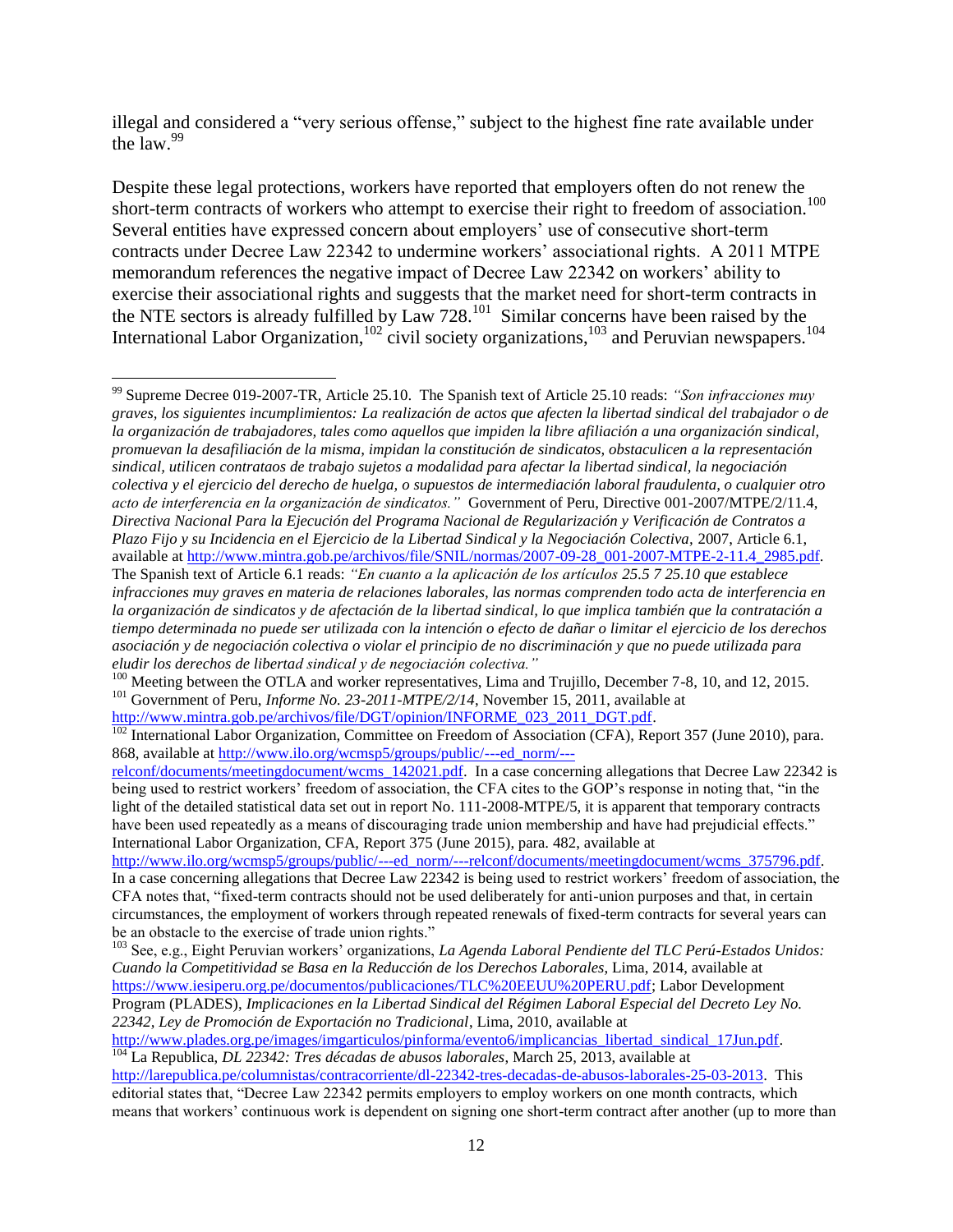Further, a 2013 letter from six multinational apparel brands that source from Peru to President Ollanta Humala states that, "we are also concerned that Decree Law 22342, which allows 'nontraditional' exporting companies to employ workers on fixed-term contracts, acts to encourage and condone violations of labor rights and therefore poses an obstacle to the proper application of our codes of conduct."<sup>105</sup> The rate of unionization in the NTE sectors is less than half the rate for workers employed on an indefinite basis.<sup>106</sup> While stakeholders suggest that workers employed under the short-term contract regime of Law 728 have a similar precariousness during the first five years of their employment, they also identify the five-year limit on short-term contracts as an important improvement for protecting workers' associational rights.<sup>107</sup>

In addition, workers raised concerns related to the pace of the administrative and judicial processes meant to enforce the labor law protections described above. Information provided to the OTLA indicates that these administrative and judicial processes can often take years to reach a final resolution, during which time, workers are not reinstated and do not receive back pay owed and employers are not required to pay any fines imposed.<sup>108</sup> In one example where labor inspectors received an inspection request in November 2009 alleging that an NTE employer had failed to renew the short-term contracts of union members, while renewing the short-term contracts of other workers, $109$  a final resolution ordering the employer to reinstate the affected workers and to pay a fine was not issued until May  $2013$ .<sup>110</sup> Moreover, by the time the case was ultimately resolved, the employer had closed and filed for bankruptcy, so there were no positions with the company to which the workers could be reinstated.<sup>111</sup> In another example where labor inspectors issued a violation report in February 2012 finding that an employer was employing 740 workers under Decree Law 22342 whose contracts did not comply with the requirements of that law,  $112$  the case was still pending before the court of second instance as of December 2015.<sup>113</sup> In a similar example where the administrative labor authority found in September 2013 that an employer was employing 925 workers under Decree Law 22342 whose contracts did not

l

<sup>100</sup> contracts with the same employer), which facilitates their firing if they speak up in favor of their rights or attempt to form a union."

<sup>&</sup>lt;sup>105</sup> Letter from six multinational apparel brands (Nike, PVH, VF, New Balance, Life is Good, Forty Seven Brand) to President Ollanta Humala Tasso, March 4, 2013, available at [http://www.industriall-](http://www.industriall-union.org/sites/default/files/uploads/documents/Peru/joint_letter_to_president_ollanta_humala_-_march_4_2013.pdf)

[union.org/sites/default/files/uploads/documents/Peru/joint\\_letter\\_to\\_president\\_ollanta\\_humala\\_](http://www.industriall-union.org/sites/default/files/uploads/documents/Peru/joint_letter_to_president_ollanta_humala_-_march_4_2013.pdf) march 4 2013.pdf.

<sup>&</sup>lt;sup>106</sup> The Government of Peru reported that the rate of unionization for workers employed on an indefinite basis under Law 728 is 7.5%, while the rate of unionization for workers employed under Decree Law 22342 is 3.7%.

Government of Peru, Ministry of Labor and Promotion of Employment, *Estadísticas en Materia Laboral*, September 15, 2015. Government of Peru, Ministry of Labor and Promotion of Employment, *Planilla Electronica*, March 2015.

<sup>&</sup>lt;sup>107</sup> Meeting between the OTLA and worker representatives, Lima and Trujillo, December 7-8, 10, and 12, 2015.  $108$  Ibid.

 $109$  Government of Peru,  $4<sup>th</sup>$  Specialized Constitutional Court, Superior Court of Justice of Lima, Case 00446-2010, Resolution 12, July 27, 2011.

<sup>&</sup>lt;sup>110</sup> Government of Peru, 4<sup>th</sup> Specialized Constitutional Court, Superior Court of Justice of Lima, Case 00446-2010, Resolution 15, May 21, 2013.

<sup>&</sup>lt;sup>111</sup> Meeting between the OTLA and worker representatives, Lima, December 8, 2015.

<sup>&</sup>lt;sup>112</sup> Government of Peru, Ministry of Labor and Promotion of Employment, Expediente 785-2012-MTPE/1/20.45, Resolución Sub Directoral 350-2012,MTPE/1/20.45, Lima, May 29, 2012.

<sup>&</sup>lt;sup>113</sup> Government of Peru, December 2015 response, p. 11.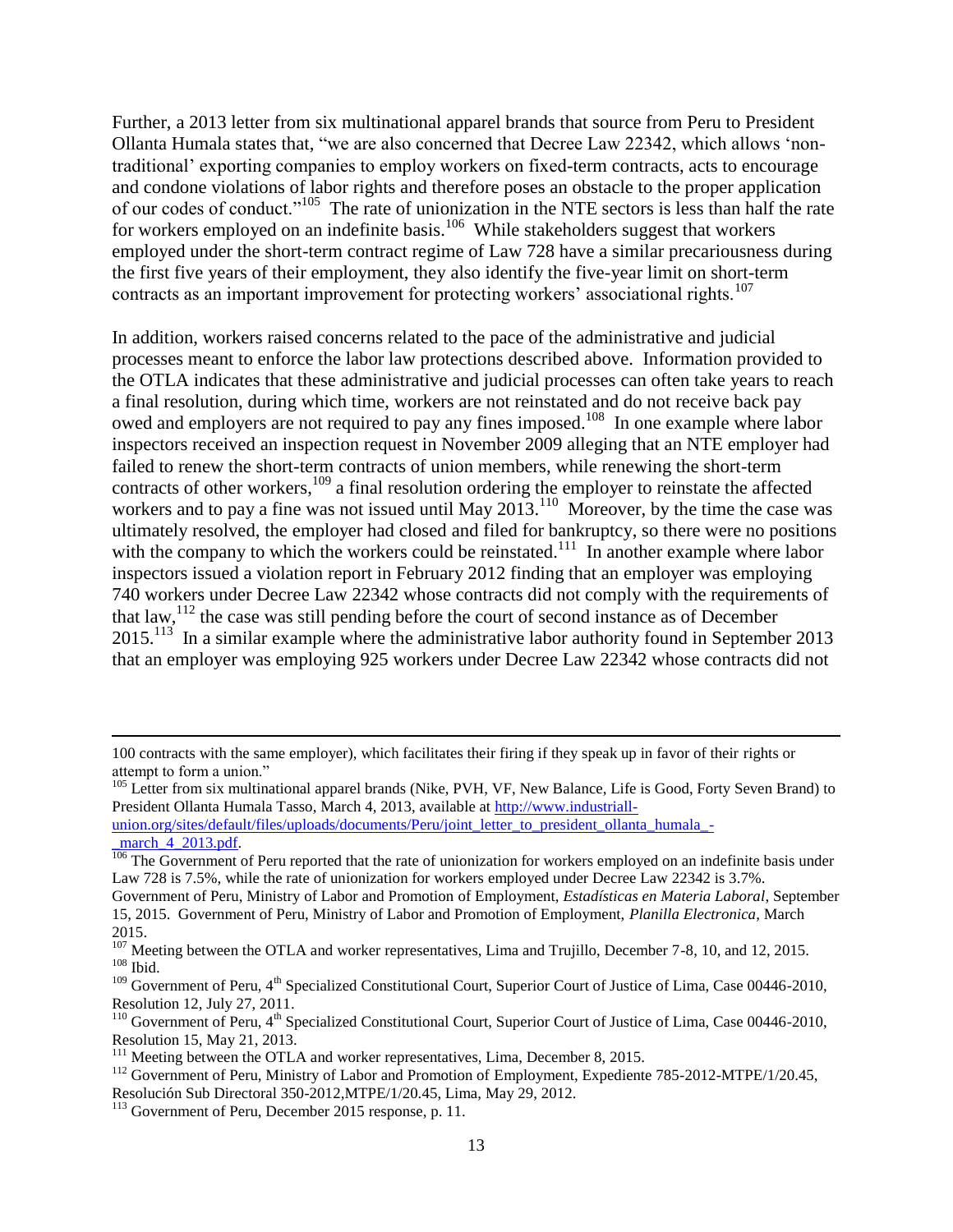comply with the requirements of that  $law<sub>114</sub>$ , the case was still pending before the court of first instance in December 2015.<sup>115</sup>

## **C. Law and Practice Related to Agricultural Exports**

Employment contracts and benefits in Peru's agricultural sector are covered by a special law. Law 27360, the Law that Approves the Norms for Promotion of the Agricultural Sector, provides less vacation time, compensation in case of wrongful termination, and health insurance than general Peruvian law,  $116$  lesser benefits about which workers have repeatedly raised concerns,<sup>117</sup> and it also permits employers to hire workers on either a permanent or short-term basis.<sup>118</sup> However, unlike Decree Law 22342, the use of short-term employment contracts under Law 27360 is regulated by Law 728. This means that Law 728's five-year limit on the consecutive use of short-term employment contracts applies in the agricultural sector.<sup>119</sup> Peru's

[http://www2.congreso.gob.pe/sicr/cendocbib/con4\\_uibd.nsf/180F23BAE62B76C505257BD4005DF5F9/\\$FILE/8\\_L](http://www2.congreso.gob.pe/sicr/cendocbib/con4_uibd.nsf/180F23BAE62B76C505257BD4005DF5F9/$FILE/8_L26790-1997.pdf) [26790-1997.pdf.](http://www2.congreso.gob.pe/sicr/cendocbib/con4_uibd.nsf/180F23BAE62B76C505257BD4005DF5F9/$FILE/8_L26790-1997.pdf) In the agricultural sector: workers are entitled to 15 days of paid vacation time per year for each year worked; in cases of wrongful termination, workers are entitled to a payment equivalent to 15 days' wages for each year worked, up to a maximum of 180 days' wages; and, employers are required to contribute an amount equal to 4 percent of a worker's monthly wages towards that worker's health insurance account. See, Government of Peru, Law 27360, *Ley Que Aprueba Las Normas de Promoción del Sector Agrario,* 2000, Articles 7(2)(b), 7(2)(c), and 9(2), available at [http://docs.peru.justia.com/federales/leyes/27360-oct-30-2000.pdf.](http://docs.peru.justia.com/federales/leyes/27360-oct-30-2000.pdf) 

<sup>117</sup> U.S. Submission 2015-01 (Peru), pp. 23-39. International Commission of Jurists, Social Rights and Special Regimes for Export Promotion: The Case of the Agriculture for Export in Peru, Case study in the Valley of Ica, 2014, available at [http://icj.wpengine.netdna-cdn.com/wp-content/uploads/2014/11/Peru-Social-Rights-for-Export-](http://icj.wpengine.netdna-cdn.com/wp-content/uploads/2014/11/Peru-Social-Rights-for-Export-Promotion-Publications-thematic-report-2014-ENG.pdf)[Promotion-Publications-thematic-report-2014-ENG.pdf;](http://icj.wpengine.netdna-cdn.com/wp-content/uploads/2014/11/Peru-Social-Rights-for-Export-Promotion-Publications-thematic-report-2014-ENG.pdf) Eight Peruvian workers' organizations, *La Agenda Laboral Pendiente del TLC Perú-Estados Unidos: Cuando la Competitividad se Basa en la Reducción de los Derechos Laborales*.

 $118$  Law 27360, Article 7(1).

 $\overline{a}$ <sup>114</sup> Government of Peru, Ministry of Labor and Promotion of Employment, Expediente 149419-2012-MTPE/1/20.23, Resolución Directoral 309-2013-MTPE/1/20.2, Lima, September 12, 2013. Government of Peru, Ministry of Labor and Promotion of Employment, Expediente 131155-2012-MTPE/1/20.23, Resolución Directoral 313-2013-MTPE/1/20.2.

<sup>&</sup>lt;sup>115</sup> Government of Peru, December 2015 response, p. 12.

<sup>&</sup>lt;sup>116</sup> U.S. Submission 2015-01 (Peru), p. 23. For example, in other sectors: workers are entitled to 30 days of paid vacation time per year; in cases of wrongful termination, workers are entitled to a payment equivalent to 1.5 times their monthly wage per year for each year worked, up to a maximum of 12 months' wages; and employers are required to contribute an amount equal to 9 percent of a worker's monthly wages towards that worker's health insurance account. See, Government of Peru, Legislative Decree 713, *Consolidan la legislación sobre descansos remunerados de los trabajadores sujetos al régimen laboral de la actividad privada,* 1991, Article 10, available at [http://www.mintra.gob.pe/contenidos/archivos/prodlab/D.Leg.%20713%20-%2008-11-91.pdf;](http://www.mintra.gob.pe/contenidos/archivos/prodlab/D.Leg.%20713%20-%2008-11-91.pdf) Law 728, Articles 38 and 76; and, Government of Peru, Law 26790, *Ley de Modernización de la Seguridad Social en Salud, Ley 26790*, 1997, Article 6, available at

<sup>&</sup>lt;sup>119</sup> Many of the top growing NTEs are also agricultural products. In 2014, among the top grossing non-traditional export products were grapes, asparagus, avocadoes, quinoa, textiles, and apparel. Government of Peru, National Superintendant of Tax Administration, *Estadísticas de Comercio Exterior 2014, Cuadro No. 17: Principales Subpartidas Nacionales según Tipo de Sector Económico*, available at [http://www.sunat.gob.pe/estad-](http://www.sunat.gob.pe/estad-comExt/modelo_web/Bol2014.htm)

[comExt/modelo\\_web/Bol2014.htm.](http://www.sunat.gob.pe/estad-comExt/modelo_web/Bol2014.htm) The GOP informed the OTLA that if an employer qualifies under both Decree Law 22342 and Law 27360 the employer may choose under which law they wish to register a worker's contract, so long as the legal requirements for registering contracts under that law are met in the case of that worker. Meeting between the Government of Peru and the Government of the United States, Lima, December 7, 2015. However, in practice, textile and apparel exporting employers told the OTLA that their workers are employed under Decree Law 22342, while agricultural exporting employers told the OTLA that their workers are employed under Law 27360.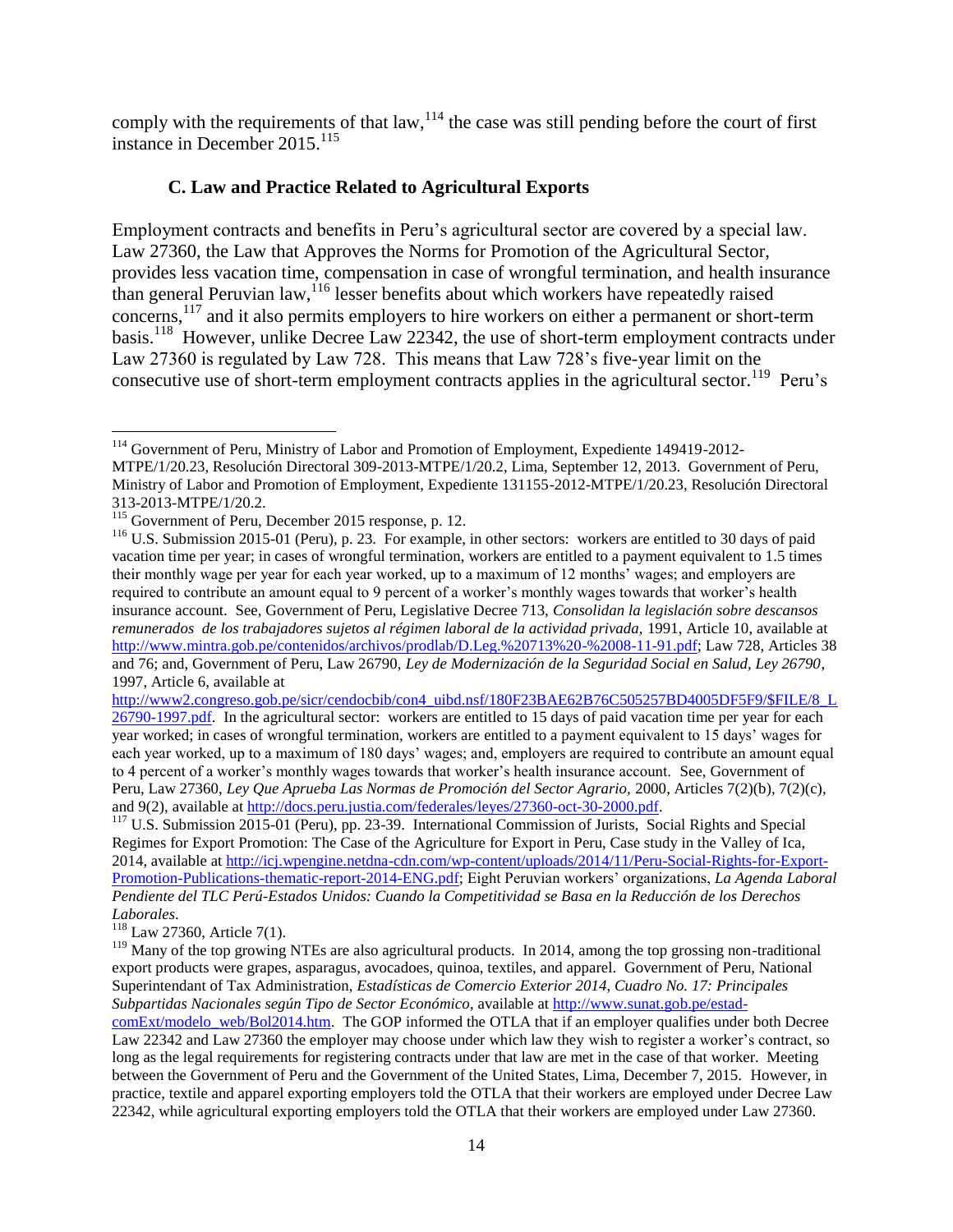occupational safety and health (OSH) law establishes minimum standards and sets out employers' and workers' rights and duties.<sup>120</sup> Among an employer's OSH-related obligations are: guaranteeing the safety and health of workers in the performance of all aspects of their work in the workplace; $121$  eliminating hazardous situations and agents in the workplace and, if this is not possible, replacing them with circumstances that pose less danger; $122$  and providing indemnification in cases of workplace injuries or illnesses verified by labor inspectors.<sup>123</sup>

Despite these legal protections, the submitters report that labor cases can often take several years to reach a final enforceable decision through the GOP's administrative and judicial processes. The submitters document such delays in cases in which labor inspectors found violations of Law 728, the OSH law, and legal instruments protecting workers' freedom of association.<sup>124</sup>

In May 2014, for example, labor inspectors issued a violation report to one of the three agricultural enterprises referenced in the submission finding that the enterprise violated the law by failing to renew the short-term contracts, or requiring mandatory unpaid leave, of workers who attempted to join or participate in unions and was also illegally employing workers on shortterm contracts after the five-year mark of their employment.<sup>125</sup> After administrative processes, the findings of the May 2014 violation report were confirmed in December 2014.<sup>126</sup> However, according to the GOP, the employer appealed this decision to the judicial system and, as of the publication of this report, a decision by the court of first instance is still pending.<sup>127</sup>

In a violation report issued in 2010, labor inspectors found another one of the agricultural enterprises referenced in the submission to be in violation of Peru's OSH law and issued a violation report with a fine recommendation.<sup>128</sup> Over five years later, and after the fine was confirmed at each stage of the administrative process, the case is still pending before the court of first instance and remains unresolved.<sup>129</sup> In 2012 and 2014, labor inspectors issued subsequent

Meetings between the OTLA and textile and apparel sector employers, Lima, December 9 and 14, 2015. Meetings between the OTLA and agricultural sector employers, Trujillo and Lima, December 11 and 14, 2015. <sup>120</sup> Government of Peru, Law 29783, *Ley de Seguridad y Salud en el Trabajo*, 2011, available at

[http://www.sunafil.gob.pe/portal/images/docs/normatividad/LEYDESEGURIDADSALUDTRABAJO-29783.pdf.](http://www.sunafil.gob.pe/portal/images/docs/normatividad/LEYDESEGURIDADSALUDTRABAJO-29783.pdf) .

<sup>121</sup> Ibid., Article 49(a). The Spanish text of Article 49(a) reads: *"El empleador, entre otras, tiene las siguientes obligaciones: (a) Garantizar la seguridad y la salud de los trabajadores en el desempeño de todos los aspectos relacionados con su labor, en el centro de trabajo o con ocasión del mismo."*

<sup>122</sup> Ibid., Article 50(c). The Spanish text of Article 50(c) reads: *"El empleador aplica las siguientes medidas de prevención de riesgos laborales: (c) Eliminar las situaciones y agentes peligrosos en el centro de trabajo o con ocasión del mismo, y, si no fuera posible, sustituirlas por otras que entrañen menor peligro."*

<sup>123</sup> Ibid., Article 53. The Spanish text of Article 53 reads: *"El incumplimiento del empleador del deber de prevención genera la obligación de pagar las indemnizaciones a las víctimas, o a sus derechohabientes, de los accidentes del trabajo y de las enfermedades profesionales. En el caso en que producto de la vía inspectiva se haya comprobado fehacientemente el daño al trabajador, el Ministerio de Trabajo y Promoción del Empleo determina el pago de la indemnización respectiva."* 

 $124$  U.S. Submission 2015-01 (Peru), pp. 23-39.

<sup>&</sup>lt;sup>125</sup> Government of Peru, SUNAFIL, Acta de Infracción 024-2014-SUNAFIL, Trujillo, May 16, 2014.

<sup>&</sup>lt;sup>126</sup> Government of Peru, Regional Ministry of Labor and Promotion of Employment of La Libertad, Resolución Sub Gerencial 031-2014-GR-LL-GGR/GRSTPE-SGIT, Trujillo, December 12, 2014.

<sup>&</sup>lt;sup>127</sup> Government of Peru, December 2015 response, p. 13.

<sup>&</sup>lt;sup>128</sup> Government of Peru, Regional Ministry of Labor and Promotion of Employment of San Martin, Acta de Infracción 008-2010-SDI-OZTT-DRTPE-SM, Tocache, November 23, 2010.

 $129$  Government of Peru, December 2015 response, p. 14.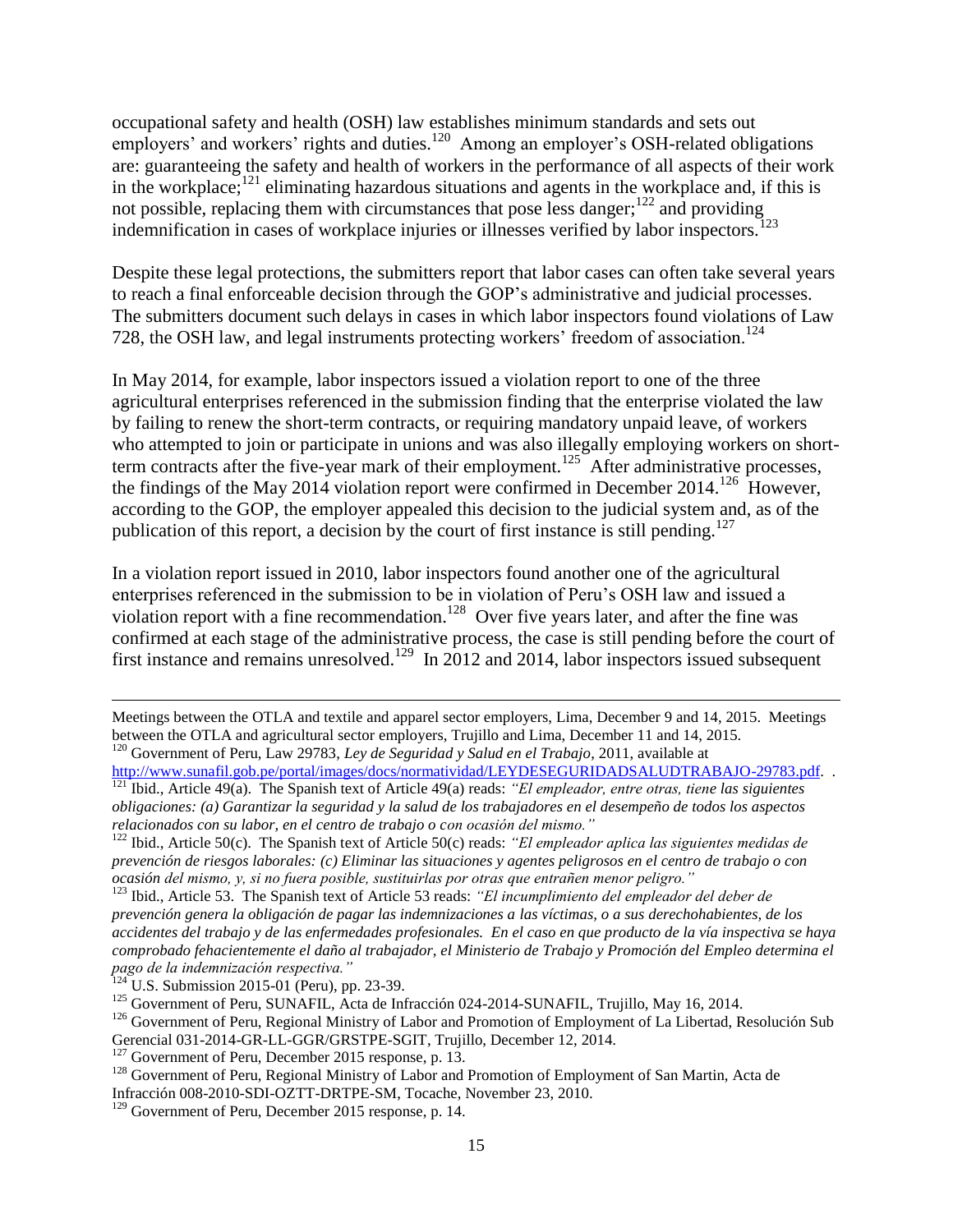violation reports that found the same employer to again be in violation of the OSH law.<sup>130</sup> Also in 2014, labor inspectors issued a violation report finding the same employer liable for the workplace death of a worker.<sup>131</sup> In 2015, inspectors found this same employer liable for a serious workplace injury.<sup>132</sup> These repeated violations by the same employer, despite labor inspectors' repeated fine recommendations, raise concerns about the recurrence of labor law violations by specific employers.

In addition, workers reported to the OTLA that there is no local labor court and no current SUNAFIL presence in the region of Peru where one of the agricultural companies referenced in the submission is located.<sup>133</sup> Thus, in order for workers in this region to pursue judicial remedies for violations of their labor rights, they must find the time and economic resources to travel to Lima. $^{134}$ 

# **III. Findings**

The OTLA conducted a review of information related to the submission's allegations that the GOP has failed to fulfill its commitments under the PTPA Labor Chapter.

# **A. Efforts by Peru**

Since the PTPA was signed, the GOP has taken a number of positive steps intended to improve its enforcement of labor laws, including enacting legal instruments in 2007 to clarify that employers using short-term contracts that restrict workers' freedom of association are committing a "very serious offense" subject to the highest fine rate legally available; enacting the New Procedural Labor Law in 2010; and creating SUNAFIL and the Labor Inspection Court in 2013. In 2014, the GOP also agreed to cooperate with a U.S. Department of Labor-funded technical assistance project developing a labor inspection protocol to help inspectors better identify cases in which short-term contracts are illegally being used to limit workers' freedom of association in the NTE sectors. 135

# **B. Freedom of Association in Law and Practice**

Article 17.2.1 of the PTPA states that "[e]ach party shall adopt and maintain in its statutes and regulations, and practices thereunder, the following rights, as stated in the ILO Declaration on

 $\overline{a}$ <sup>130</sup> Government of Peru, Regional Ministry of Labor and Promotion of Employment of San Martin, Acta de Infracción 007-2012-OZTPE-T-SM, Tocache, June 6, 2012. Government of Peru, SUNAFIL, Acta de Infracción 70-2014, Lima, August 14, 2014.

<sup>&</sup>lt;sup>131</sup> Government of Peru, Acta de Infracción 007-2014-SDI-OZTPE-T, Tocache, October 1, 2014.

<sup>&</sup>lt;sup>132</sup> Government of Peru, Regional Ministry of Labor and Promotion of Employment of San Martin, Acta de Infracción 007-2015-OZTPEAH-T-SM, Tocache, October 15, 2015.

 $133$  Meeting between the OTLA and agricultural worker representatives, Lima, December 8, 2015.

<sup>134</sup> Ibid.

<sup>&</sup>lt;sup>135</sup> U.S. Department of Labor, News Release: Funds to Help Build the Capacity of Labor Inspectorates in Peru and the Philippines Announced by U.S. Labor Department, Release Number 14-2314-NAT, December 22, 2014, available at [http://www.dol.gov/newsroom/releases/ilab/ilab20142314.](http://www.dol.gov/newsroom/releases/ilab/ilab20142314)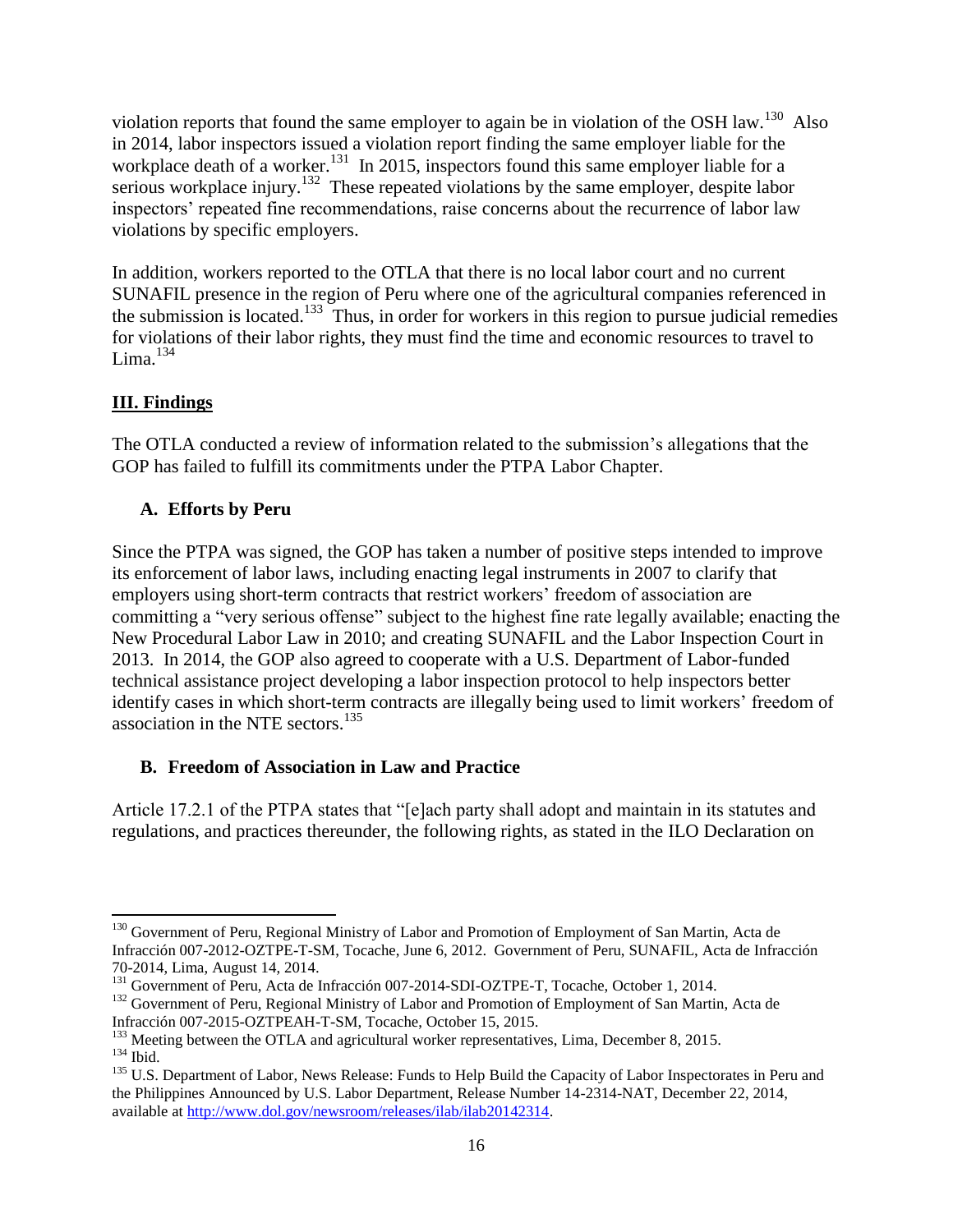Fundamental Principles and Rights at Work and its Follow-Up (1998): (a) freedom of association."<sup>136</sup>

In the first five years after the PTPA entered into force, revenue from the export of NTEs from Peru to the United States increased by 80 percent, while total export revenues from Peru to the United States increased by 26 percent.

While legal instruments enacted in 2007 provide that short-term contracts shall not undermine workers' freedom of association, many workers on short-term contracts in the NTE sectors who attempt to exercise their right to freely associate report that they do not have their contracts renewed.<sup>137</sup> If such workers challenge the legality of their contracts' non-renewal as an act of anti-union discrimination, or if they challenge the use of short-term contracts as contrary to Decree Law 22342, they can wait years for relief while their cases are resolved through administrative and judicial processes. Penalties cannot be enforced until the conclusion of these lengthy processes and only the courts can compel employers to reinstate workers or comply with other remediation orders.

Exacerbating these concerns, there does not appear to be a policy or mechanism for confirming the legality of short-term contracts under Decree Law 22342 before they enter into force, and therefore there is nothing to ensure that employers use these contracts only for their prescribed legal purpose. Contracts appear to be automatically approved after 60 days without any affirmative action taken by the DRTPE and workers can begin working and, in some cases, even perform all contracted services before contracts are approved by DRTPE.

These concerns contribute to a labor law enforcement process that may embolden employers who seek to undermine freedom of association by not renewing the short-term contracts of workers who attempt to form or participate in a union, as the affected workers have little incentive to pursue claims and employers have little fear of enforceable repercussions. It therefore is not surprising that the rate of unionization in the NTE sectors is less than half the rate for workers employed on an indefinite basis and that workers employed under Decree Law 22342 might find it more difficult to exercise their associational rights without fear of retaliation by their employer.<sup>138</sup>

In contrast to other sectors where consecutive short-term contracts cannot be used for more than five years, Decree Law 22342 permits unlimited consecutive short-term contracts in the NTE sectors. Based on the evidence gathered as part of the review, the OTLA has significant concerns regarding whether the system in place to protect the right to freedom of association of workers employed on unlimited consecutive short-term contracts in the NTE sectors is sufficient to protect the right to freedom of association.

<sup>&</sup>lt;sup>136</sup> PTPA, Article 17.2.1.

<sup>&</sup>lt;sup>137</sup> Meeting between the OTLA and worker representatives, Lima and Trujillo, December 7-8, 10, and 12, 2015. <sup>138</sup> Ibid.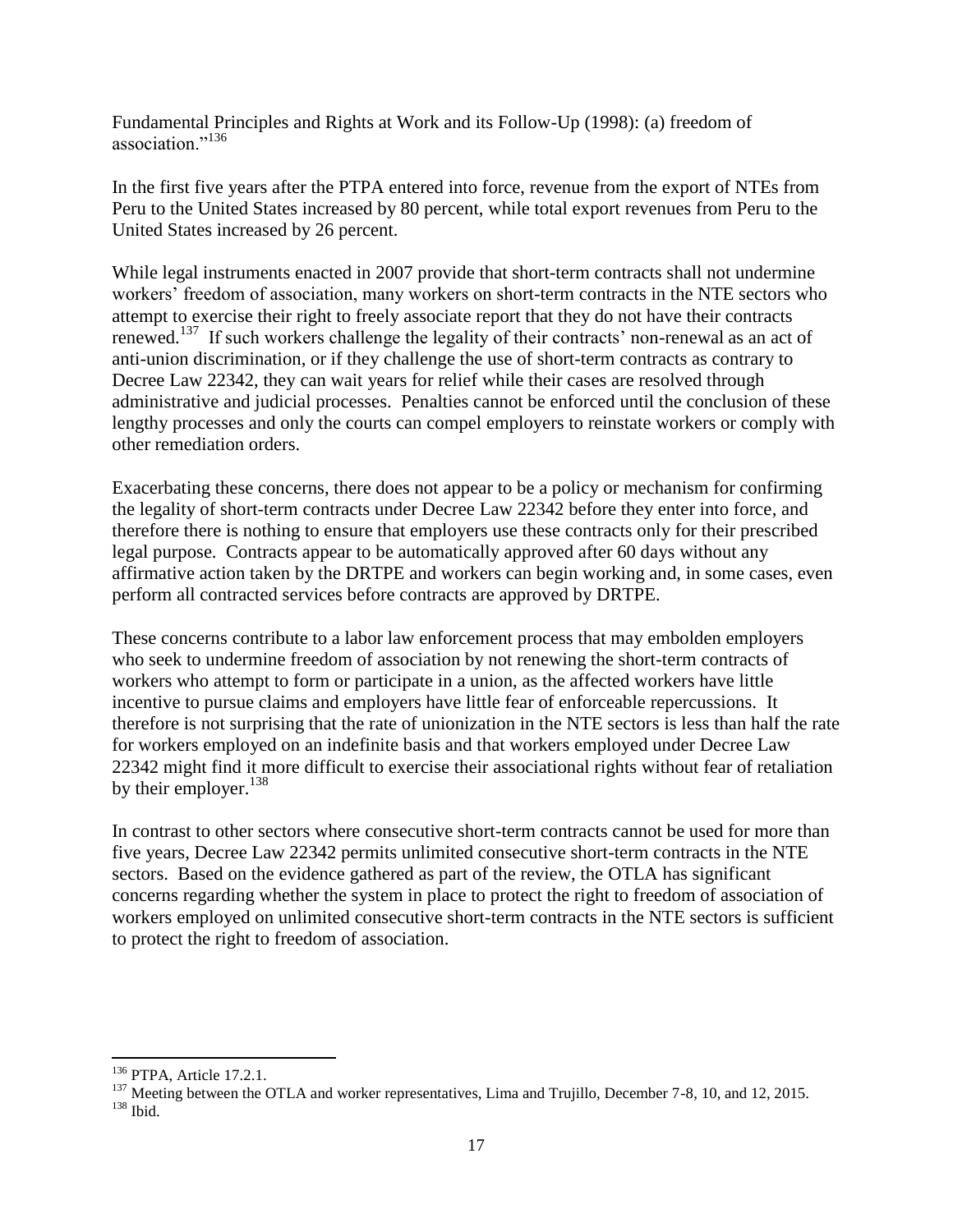# **C. Enforcement of Laws Relating to Freedom of Association and Occupational Safety and Health**

Article 17.3.1(a) of the PTPA states that "[a] Party shall not fail to effectively enforce its labor laws, including those it adopts or maintains in accordance with Article 17.2.1, through a sustained or recurring course of action or inaction, in a manner affecting trade or investment between the Parties, after the date of entry into force of this Agreement."<sup>139</sup> Article 17.8 of the PTPA defines labor laws as "a Party's statutes and regulations, or provisions thereof, that are directly related to the following internationally recognized labor rights: (a) freedom of association; . . . and (f) acceptable conditions of work with respect to minimum wages, hours of work, and occupational safety and health."<sup>140</sup>

Since the PTPA was signed, the GOP has taken a number of positive steps to improve its enforcement of labor laws. The OTLA finds these steps encouraging and will continue to monitor their implementation. Nonetheless, the OTLA's review raises questions about labor law enforcement. The OTLA has questions, specifically, with respect to the DRTPEs' enforcement of the requirements of Decree Law 22342. The OTLA also has questions more generally regarding GOP labor law enforcement, in particular in the NTE and agricultural sectors, related to low inspectorate staffing levels; the number of SUNAFIL offices; the length of time for resolution of cases through the administrative and judicial processes; and the inability of the administrative labor authority to compel employers to comply with reinstatement and other remediation orders.

# **IV. Recommendations and Next Steps**

The OTLA will continue to monitor the issues raised by the submission, including any progress that the GOP may make with respect to addressing the questions and concerns identified in this report. The OTLA offers the following recommendations to the GOP to help guide subsequent engagement between the U.S. government and the GOP aimed at addressing the questions and concerns identified during the review:

- Adopt and implement legal instruments and other measures to ensure that the use of short-term contracts in the NTE sectors does not restrict workers' associational rights, which could include:
	- o placing a limit on the consecutive use of short-term employment contracts in the NTE sectors, similar to the five-year limit on such contracts contained in Article 74 of Law 728;
	- $\circ$  authorizing the administrative labor authority to: (1) compel employers to renew workers' contracts or convert workers employed on short-term contracts into permanent employees in cases of recurrent employer failure to comply with the requirements of Decree Law 22342 or when contract non-renewal is found to be

 $139$  PTPA, Article 17.3.1(a).

 $140$  Ibid., Article 17.8.